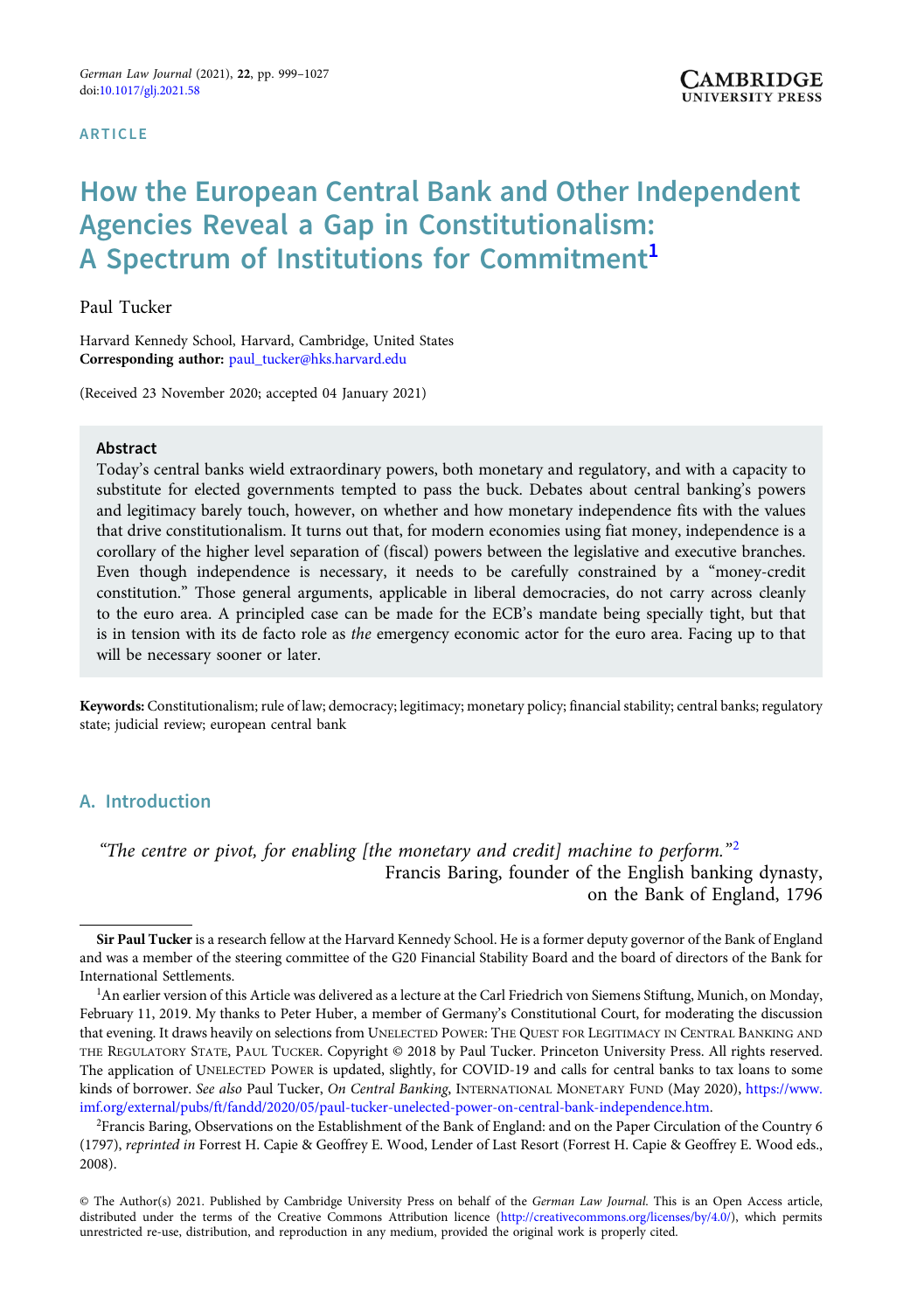"Should there be a truly 'independent' monetary authority? A fourth branch of the constitutional structure coordinate with the legislature, the executive, and the judiciary?"<sup>3</sup> Milton Friedman, striking a deeply skeptical note, Testimony

to US House of Representatives' Banking Committee, 1964

"Institutions [can] do the work of rules, and monetary rules should be avoided; instead, institutions should be drafted to solve time-inconsistency problems." $4$ 

Larry Summers, 1991

"A press conference is not enough to call it 'democracy'. I do not expect this illegitimate institution to hear my voice"

> Josephine Witt, protesting at the European Central Bank's 15 April 2015 press conference

Those four quotations more or less sum up the debate on independent central banks over the past two centuries, and still today. Somehow, the institution of central banking is simultaneously elemental, objectionable, better than the alternatives, and profoundly alienating. For some on elemental, objectionable, better than the atternatives, and profoundly alternating. For some on<br>the political left, independent monetary authorities create a "democratic deficit." For parts of<br>the right, their exercise of the right, their exercise of discretionary power violates the values of the "rule of law."<sup>5</sup> S centuries, and still today. Somehow, the institution of central banking is simultaneously<br>mental, objectionable, better than the alternatives, and profoundly alienating. For some on<br>political left, independent monetary a

papers in economics by Kydland & Prescott, Barro & Gordon and others, they deem it sufficient to explain that independent monetary authorities help societies solve a serious commitment problem in macroeconomic policy and, by doing so, enhance aggregate welfare.<sup>6</sup>

There are various problems with that myopic stance. First, even on its own terms, it fails to explain how it could be that, as Larry Summers argued thirty years ago, institutions can do the work of rules. Why isn't the underlying time-inconsistency problem, as economists call it, simply relocated? Indeed, why do economists assume that rules themselves would be obeyed rather than broken or ignored? This is the realm of political scientists.

Second, and more prosaically, it would be naïve for supporters of monetary independence to ignore the battery of concerns when, as now, they crop up across the political spectrum and in multiple jurisdictions. If, overcoming factional rivalry, the various complainants found common cause in their distaste for discretionary technocracy, the upshot could be substantive legislative reform or, alternatively, less visible actions that diluted the political insulation of today's central banks. This is the realm of legislators and lobbyists.

Third, and at a higher level, it is hardly for unelected central bankers to self-legitimate by esoteric declaration. These are issues in constitutionalism. They are neither confined to the

<sup>3</sup> The Federal Reserve System after Fifty Years: Hearing before the H.R. Comm. On Banking and Currency Before S. Comm. on Domestic Finance, 88<sup>th</sup> Cong. 2<sup>nd</sup> 1133-78 (1964), Washington, DC: US Government Printing Office (statement testimony, and comments of Milton Friedman)

<sup>4</sup> Lawrence Summers, Price Stability: How Should Long-Term Monetary Policy Be Determined?, 23 J. Money, Credit & Banking 625 (1991).

<sup>&</sup>lt;sup>5</sup>On the Left, see e.g. Joseph Stiglitz, Central Banking in a Democratic Society, 146 DE ECONOMIST 199 (1998); Kathleen R. McNamara, Rational Fictions: Central Bank Independence and the Social Logic of Delegation, 25 WEST EUR. POL. 47 (2002); ALASDAIR ROBERTS, THE LOGIC OF DISCIPLINE: GLOBAL CAPITALISM AND THE ARCHITECTURE OF GOVERNMENT (2010). On the Right, see e.g. Henry Simons, Rules versus Authorities in Monetary Policy, 44 J. POL. ECON. 1 (1936); RON PAUL, END THE FED (2009).

<sup>6</sup> See Finn E. Kydland & Edward C. Prescott, Rules Rather than Discretion: The Inconsistency of Optimal Plans, 85 J. POL. ECON. 473 (1977). See also Robert Barro & David B. Gordon, Rules, Discretion and Reputation in a Model of Monetary Policy, 12 J. MONETARY ECON. 101 (1983).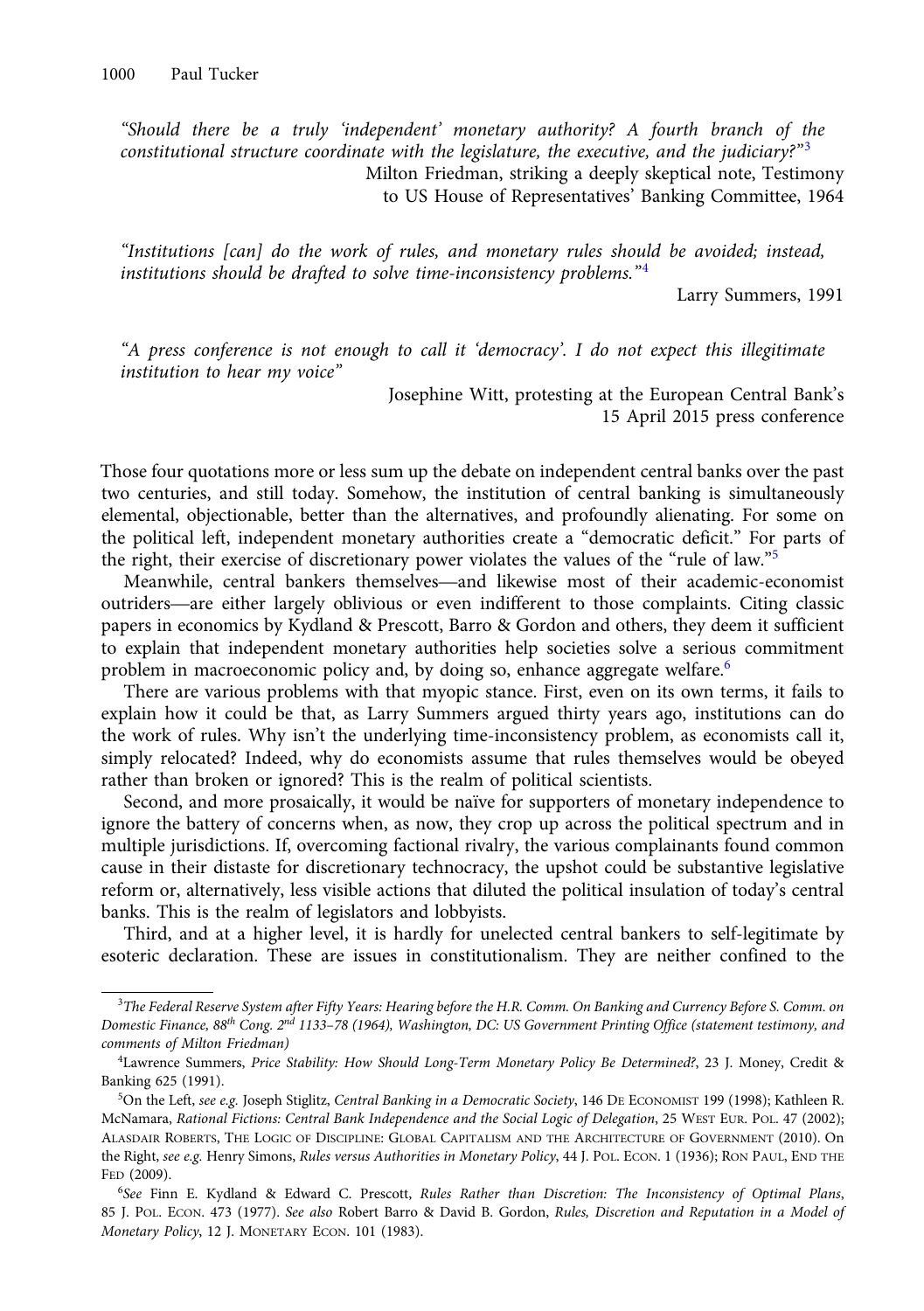<span id="page-2-0"></span>mysteries of central banking, nor beyond the ken of citizens. Indeed, the big issue is whether governmental commitment devices can be squared with the values of representative democracy. That is the realm of constitutional theorists and jurists, and it is the subject of this Article.

## Plan of the Article

The Article has six parts. By way of background, Section B opens with an account of why people across the world are becoming uneasy about independent monetary authorities. This partly **Plan of the Article**<br>The Article has six parts. By way of background, Section B opens with an account of why people<br>across the world are becoming uneasy about independent monetary authorities. This partly<br>reflects the ext their power goes beyond even an expansive interpretation of monetary policy, extending to banking regulation, which involves making and applying legally binding norms. In consequence, debates about central banking cannot be divorced from wider concerns about the democratic legitimacy of the regulatory state as a whole.

That sets the scene for the core of the Article's constitutionalist analysis in Sections [C](#page-6-0)–[E,](#page-13-0) which proceed by steps towards a set of Principles for Delegation to independent agencies insulated from day-to-day politics. Starting with a stripped-down benchmark model of constitutional government in which legislatures produce laws that are interpreted and applied by independent courts, Section [C](#page-6-0) explains why the elected executive emerges as a policy-making arm of government rather than acting as a mere cipher for a detailed legislative code.<sup>7</sup> But elected politicians exercising discretion in developing and applying policy opens a problem of credible commitment, impairing welfare. That can be mitigated by delegation to politically insulated agencies, but only at the cost of a different set of problems: Handing policy to unelected officials jars with our democratic values. Section [D](#page-8-0) seeks to reconcile institutionalized commitment devices with constitutional democracy. Given the availability of a menu of choices for promoting credibility with differing degrees of formal entrenchment, there is a spectrum of commitment technologies that can be accommodated within constitutional government, with each type needing to be designed carefully in order to comport with our deep political values. Section  $E$  addresses how to do that for the particular case of independent agencies, summarizing the Principles for Delegation that, in healthy democracies, should frame delegation to agencies insulated from both elected branches.

The ground clearing complete, Sections [F](#page-18-0) and [G](#page-24-0) apply our constitutionalist values and the Principles to modern central banking, revisiting the quotations at the head of the Article from Baring, Friedman, Summers, and citizen Witt in the course of doing so. Section [F](#page-18-0) reveals that, compared with most other independent agencies, there is something distinct about the constitutional position of an economy's monetary authority given the higher-level separation of powers. After underlining the inalienable linkages between price stability and banking system stability, it outlines the components of a modern Money-Credit Constitution that would constrain both central and private banking. Section [G](#page-24-0) concludes with where all this leaves the European Central Bank (ECB), given its new prudential powers and the incompleteness of the EU's economic constitution—which does not provide instruments for sustaining its own existence.

## B. Central Bankers as the Only Game in Town

If asked what a central bank is, many people would answer that it is the body that controls the money supply. Of course, that is correct in so far as a central bank can either directly set the supply of its own monetary liabilities or, alternatively, indirectly steer demand for money via an interest

<sup>7</sup> The terms 'elected executive' and 'elected executive branch' are used for both presidential and parliamentary systems. Although the executive is not directly elected as such in parliamentary systems, executive government is clearly distinguishable The terms 'elected executive' and 'elected executive branch' are used for both presidential and parliamentary systems.<br>Although the executive is not directly elected as such in parliamentary systems, executive government i either directly into office or into the legislature on a clear understanding that they will lead the government. That distinguishes them from the unelected leaders of independent agencies.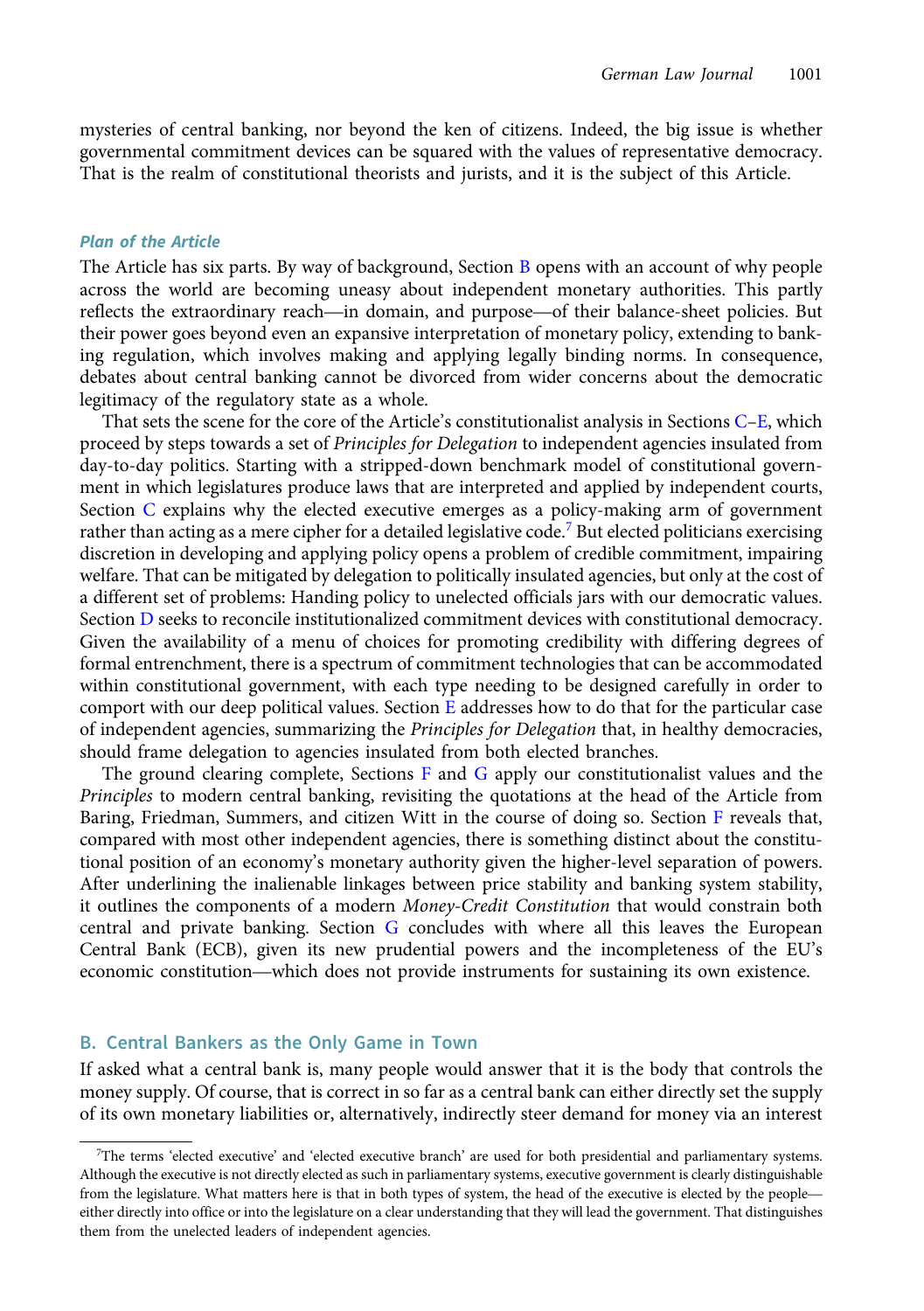rate that it establishes by acting as the marginal lender and/or borrower of overnight money. But technical descriptions of that kind can all too easily obscure the extraordinary powers of central banks.

## I. Quasi-Fiscal Capabilities

I will give just three generic examples of those capabilities.

First, by supplying more money than either demanded or expected, the monetary authority can generate surprise inflation, which redistributes resources from lenders to borrowers: In other words, like a tax. Second, by providing the economy's final settlement asset, the monetary authority becomes banker to the banks, meaning it is the liquidity re-insurer for both the banking system and the economy as a whole, with powers over commercial life or death. And, third, by conducting financial operations of various kinds, the monetary authority changes the structure and, sometimes, the size of the state's consolidated balance sheet.

That third capability needs a little elaboration. If a central bank buys—or lends against—only government paper, its operations alter the structure of the state's consolidated liabilities but not Conducting infancial operations of various kinds, the monetary authority changes the structure<br>and, sometimes, the size of the state's consolidated balance sheet.<br>That third capability needs a little elaboration. If a cent and, sometimes, the size of the state's consolidated balance sheet.<br>That third capability needs a little elaboration. If a central bank buys—or lends against—only<br>government paper, its operations alter the structure of the portfolio changed, and its risk exposures affected. In either case, any net profits or losses flow to the central treasury. Where losses are incurred, the result is either higher taxes or lower spending in the longer with monetary habilities substituted for<br>or lends against—private-sector paper, the state's c<br>portfolio changed, and its risk exposures affected.<br>the central treasury. Where losses are incurred, the<br>in the lo

We are, let's be clear, talking about bodies with quasi-fiscal powers.

#### II. Central Bank Independence

It is hardly surprising, then, that the history of central banking is not just a story in monetary economics but also one in the design of modern government.

The  $19<sup>th</sup>$  century resolved this by formalizing a particular version of what I shall call a money-credit constitution. It was based on the gold standard, a device employed by property-based political systems to ensure that their currencies maintained external convertibility and stability. As full-franchise democracy became the norm in the early- $20<sup>th</sup>$  century, however, the volatility entailed in domestic output and employment was no longer politically sustainable. Instead, the public wanted price stability to come in harness with measures to smooth the business cycle.<sup>8</sup>

After World War II, for a while this was attempted via the hybrid international monetary system known as Bretton Woods, under which European currencies were effectively pegged to the US dollar, and the dollar was pegged to gold. But when, under the weight of US fiscal profligacy and monetary incontinence that took hold during the 1960s, that regime first buckled and then broke in the early-1970s, forcing the world's major economies onto fiat money systems—for the first time in modern history outside major wars. Precisely because this restored domestic monetary sovereignty, it presented the problem of how politicians could be deterred from abusing the monetary power.

Independent central banks emerged as the solution: First in Germany and Switzerland, then in the US through the heroic restorative role of Paul Volcker in the 1980s, and then gradually elsewhere in Europe. The initial effort at redesign remained incomplete, however, until after the Great Financial Crisis (GFC) of 2008/09—and perhaps still does. That is through the heroic restorative role of Paul Volcker in the 1980s, and then gradually<br>Counter the heroic restorative role of Paul Volcker in the 1980s, and then gradually<br>ewhere in Europe. The initial effort at rede

Two generations ago, in many countries—perhaps notably Britain and France, but even in the US—the central bank was viewed as an operational appendage of the finance ministry, albeit

<sup>8</sup> This is a facet of what has become known as 'embedded liberalism,' comprising a system that incorporates measures to mitigate the costs to individuals or groups of free-market capitalism. John G. Ruggie, International Regimes, Transactions, and Change: Embedded Liberalism in the Postwar Economic Order, 36 INT'L ORG. 379 (1982).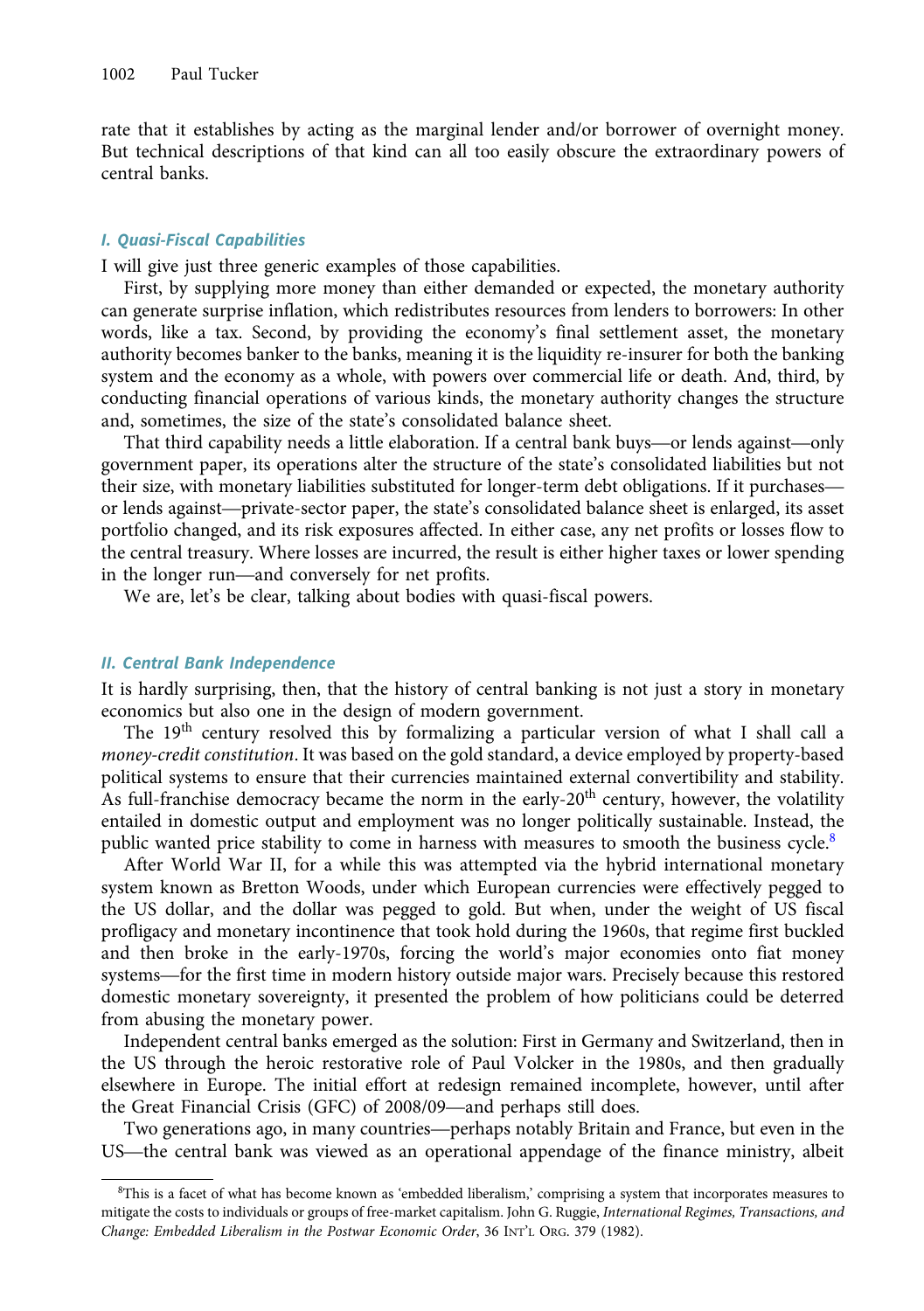inhabiting a distinct sphere of expertise. Its functions were determined by technocratic comparative advantage rooted, as Francis Baring observed two hundred years ago, in its being the pivot of the payments system, imbuing it with a degree of pragmatic authority among the banking community. By that, I mean the authority of a body recognized as capable of providing solutions to collective-action problems, notably by acting as the lender of last resort when basically sound banks will not lend to each other for fear that their peers are unsound.

Today, by contrast, most advanced-economy central banks would probably be viewed as independent government authorities that are formally delegated specific responsibilities and insulated from day-to-day politics, which I call *delegation-with-insulation*. In terms of Max Weber's categorization of legitimation principles, this marked a shift from authority grounded in tradition to rational-legal modernity.<sup>9</sup>

In that reconfigured existence, contemporary central banks are supposedly set up to do only those things that have been formally delegated to them. That leads to normative debates about where the boundaries should be drawn, and to positivist debates about where they are as a matter of law. One example of the former is whether they should be involved in banking supervision; in the UK, the Bank of England's historical responsibility for banking soundness was transferred elsewhere when, in 1997, it was finally granted monetary policy independence, only to be returned after the financial system collapsed in 2008. Another, topical normative issue is whether, faced with climate change, central banks should substitute for inactive governments in taxing businesses that pollute the atmosphere. To date, the most noteworthy example of vires challenges has been the series of court cases concerning the legality of some ECB market operations and facilities. Free mancial system conapsed in 2008. Another, topical normative issue is whether, laced<br>th climate change, central banks should substitute for inactive governments in taxing businesses<br>t pollute the atmosphere. To date, t with climate change, central banks should substitute for mactive governments in taxing businesses<br>that pollute the atmosphere. To date, the most noteworthy example of vires challenges has been<br>the series of court cases con

endowed authority and technical capability is broader than the mandated zone of formal legitimacy. The longstanding debate about whether central banks can be or should be bank As the GFC revealed, however, underlying tensions between these two modes of existence —<br>customary authority versus legislated delegations—remain latent when the zone of naturally<br>endowed authority and technical capability light. So should the question of whether the gigantic purchases of government bonds by central banks (notably the Federal Reserve and Bank of England) in March 2020 are properly viewed as regular monetary policy (stimulating aggregate spending), unscripted market maker of last resort operations, or emergency financing for governments trying to cope with Covid-19.<sup>10</sup> In both cases, the roots lie in questions of power and durable constitutional design, not only in what institutional structure will deliver the best results for citizens' welfare.

#### III. From Impotence to the Only Game in Town

## So where do we find ourselves today?

Compared with the aftermath of the banking crisis, monetary disorder and economic slump of the 1920-30s, when central banks were stripped of authority, standing and power, things could hardly be more different. Central bankers generally emerged from the global financial crisis with more responsibilities and powers. Internationally, macroeconomic recovery seemed to depend on them. They became, in a popular but deeply troubling phrase, the only game in town.

Since financial markets broke down in the summer of 2007, central banks have used their balance sheets to intervene in almost every part of the bond and loan markets, initially in 2007/08 in order to contain market disorder, later to stimulate economic recovery, and during 2020 for myriad purposes ranging from propping up finance to funding government. Even before Covid-19, discomfort became evident on many fronts: In legal challenges against the ECB in Europe's constitutional courts, in US litigation around the US bailout of the insurance

<sup>&</sup>lt;sup>9</sup>Max Weber, The Theory of Social and Economic Organisation (Talcott Parsons ed., 1947).

<sup>&</sup>lt;sup>10</sup>Stephen Cecchetti & Paul Tucker, Understanding How Central Banks Use Their Balance Sheets: A Critical Categorisation, VOXEU CEPR (June 1, 2021), <https://voxeu.org/article/understanding-how-central-banks-use-their-balance-sheets>.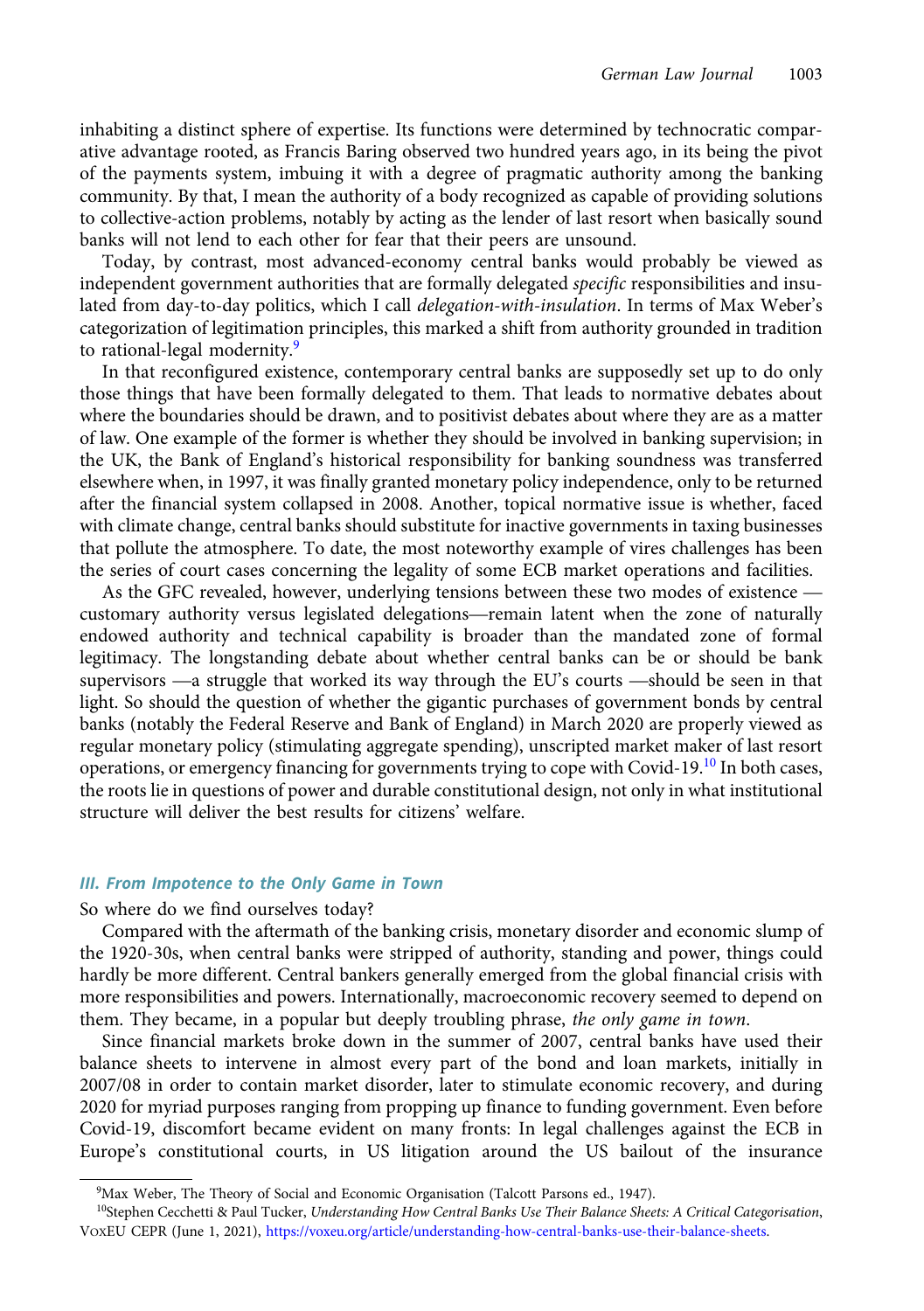conglomerate AIG, and in political steps in the US Congress, from both sides of the aisle, to reform the Federal Reserve.

But that was not all. After the 2008 crisis, as well as exercising their latent balance-sheet powers in novel ways, the central banks accumulated more formal powers. Banking supervision was granted to the ECB, and returned to the Bank of England, giving each some rule-writing powers<br>and a more potent seat at the regulatory table—the EU's European Banking Authority. In the US, and a more potent seat at the regulatory table—the EU's European Banking supervision was granted to the ECB, and returned to the Bank of England, giving each some rule-writing powers and a more potent seat at the regulator the Federal Reserve now supervises and can issue rules binding those non-bank financial groups judged to be systemically significant. Additionally, central banks in many jurisdictions, including the Euro area and the UK, were granted what are known as "macro-prudential" powers to mitigate threats to stability from credit booms, such as temporarily raising equity-capital requirements.

In terms of the distribution of administrative power, the practical upshot of this reversion to and elaboration of past orthodoxy is that central banks no longer inhabit the rarefied zone allotted to them by 1990s orthodoxy, in which monetary-policy specialists were to smooth macroeconomic fluctuations without taking much interest in the financial system. In a massive development for modern governance, their newly fortified powers to oversee and set the terms of trade for banking and other parts of finance unambiguously make them part of the "regulatory state and the modern state in the modern state apparatus were to smooth macroeconomic fluctuations without taking much interest in the financial system. In a massive development for modern governance, their newly fortified first in the US and later in Europe, leaving public law playing catch-up.

For some of the most fervent advocates of monetary independence, including in Germany, this risks taking central banks into more overtly political waters, jeopardizing the hard-won achievements of the 1980s and 1990s. For those always uncomfortable with the independence of central banks, it adds to their unease about a "democratic deficit." Concretely, if central banks are to be independent, it must now be on two fronts: not only from quotidian politics but also from the City of London, Wall Street and the Frankfurt bankers and asset managers. And, partly to warrant that insulation, they must, somehow, be transparent and accountable across the whole gamut of their powers and roles.

More profoundly, under the post-crisis dispensation, deliberations on the legitimacy of central bank independence can no longer be bracketed away from what previously were largely orthogonal concerns about a regulatory state empowered to write and issue rules that are legally binding on citizens and businesses. $^{11}$ 

## IV. The Regulatory State's Democratic Legitimacy Problem

That means confronting deeper, higher-level questions about the legitimacy of delegating power to unelected officials. In our representative democracies, this places power two steps away from the people, whose elected representatives have voluntarily surrendered much of the day-to-day control they traditionally exercised over the bureaucracy, but who do not get a chance to vote themselves on the technocratic elite now governing much of their lives. Have no doubt, today, most obviously in the United States but also in Europe, the marginal law-maker is often an unelected technocrat or judge.

Grappling with these difficult issues is necessary to answer the following questions:

- Should central bankers be allowed, as regulators, to issue legally binding rules and regulations?
- Should they have statutory powers to authorize and close banks?
- Could any such powers decently extend to other parts of the financial system?

<sup>&</sup>lt;sup>11</sup>The academic literature on central banking and on the administrative state have long been segmented. Exceptions before the 2007/09 crisis include Geoffrey P. Miller, Independent Agencies, 1986 SUP. CT. REV. 41 (1986); ROSA M. LASTRA, INTERNATIONAL FINANCIAL AND MONETARY LAW (2d ed. 2015). Since the global financial crisis, legal scholars have become interested in central banking despite the lack of case law that provides their standard raw material.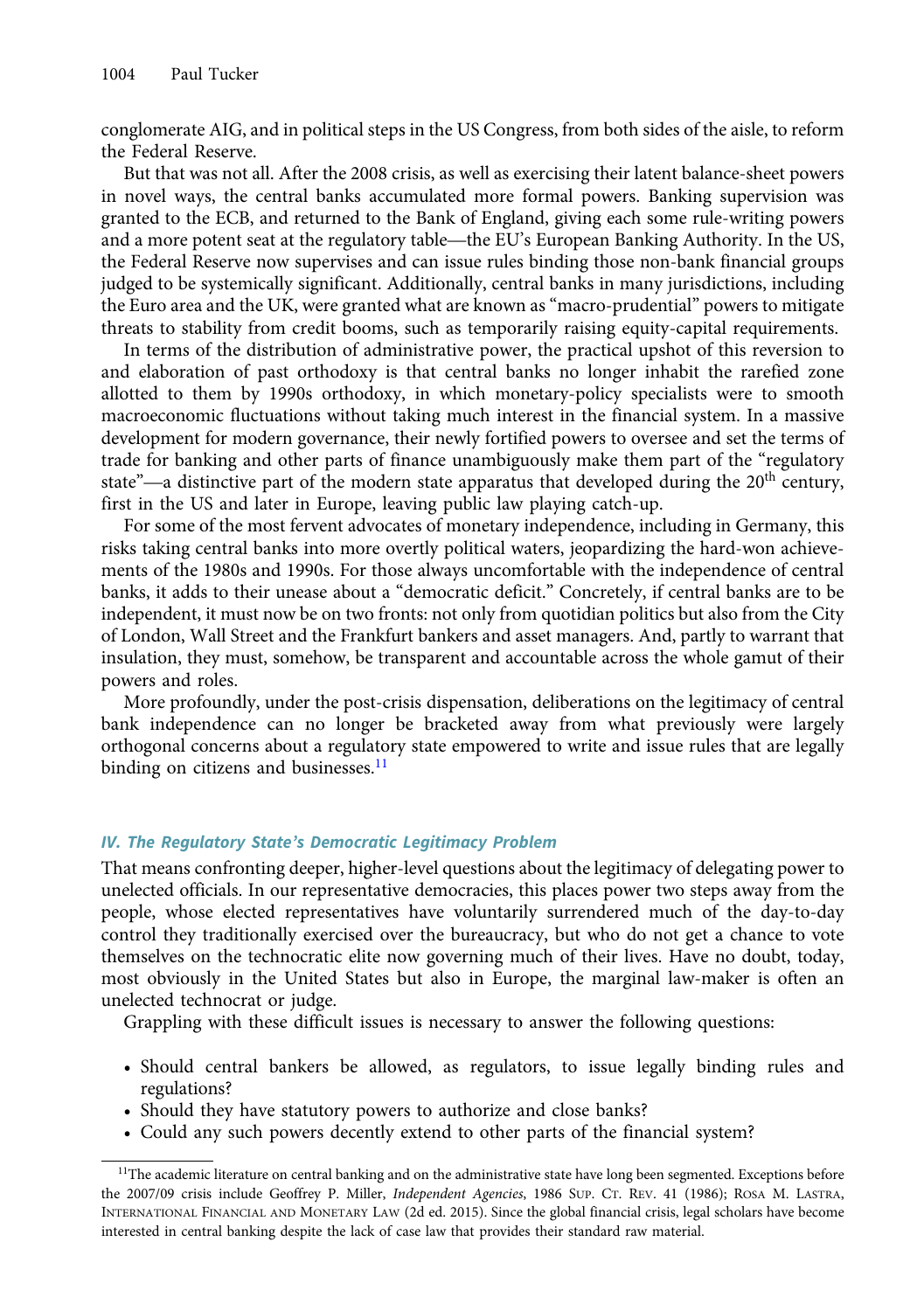- <span id="page-6-0"></span>• Should they be free to decide when to provide liquidity assistance to distressed firms?
- Should they be free to use any such powers to steer the supply of private and public credit to combat climate change, inequality, and other existential or social ills?
- Should monetary policy and other central banking functions be subject to different standards The answers—and I will provide only some of them here—cannot turn purely on what central of judicial review?

bankers might be good at, or on whether elected politicians would like to hide behind them. If, for example, our political values were to dictate that only elected legislators should set legally binding The answers—and I will provide only some of them here—cannot turn purely on what central<br>bankers might be good at, or on whether elected politicians would like to hide behind them. If, for<br>example, our political values wer remained independent. Similarly, if only judges should make adjudicatory decisions, then central banks should not make supervisory decisions, instead being restricted to making formal recommendations to the courts. And if, as some argue, combining the writing of regulations with adjudicatory powers violates the "separation of powers" at the heart of constitutional government, how much worse when combined with the quasi-fiscal capabilities of central banks.<sup>12</sup>

# C. Executive Branch Policy-Making and Commitment Devices

If that is the problem, we now proceed by steps towards a principled account of the place of independent agencies in the government of constitutional democracies. It is the central C. Executive Branch Policy-Making and Commitment Devices<br>If that is the problem, we now proceed by steps towards a principled account of the place of<br>independent agencies in the government of constitutional democracies. It and parliaments are to find a tolerable and sustainable way through the thicket of challenges to delegation-with-insulation. $13$ 

## I. Courts Versus Administration: Rule-of Law and Democratic Values

Stepping back, the benchmark case of modern administration is a detailed code which is passed by an elected legislature and applied, case by case, via the courts. Where technical expertise is needed, the adjudicators can be specialist judges, subject to judicial review by generalist courts. Departures from that benchmark need to be justified.

In doing so, we do well to remember that not all laws come through legislation. In adjudicating legal disputes amongst citizens, the judiciary articulates principles along the way. And in applying statutory law, the judiciary has to interpret and construe: It decides what legislation means and/or the boundaries of its reasonable application. In one sense, this reveals the obvious point that judges make law. Law-making is not a monopoly of the legislature.<sup>14</sup>

The crucial point is that, in order to maintain consistency and generality, adjudication, whether in the hands of courts or specialist regulatory agencies, entails an accretion of principles. A series of adjudicatory decisions generates something like an implicit rule or general policy.

By the early 1960s, prominent US legal scholars and justices were making just that point. Judge Henry J. Friendly expressed concern that the regulatory standards applied via agencies' adjudicatory decisions were not "sufficiently definite to permit decisions to be fairly predictable

 $12$ For a recent succinct summary of the contrasting histories and conceptions of the separation of powers in France, Germany, UK and US, see CHRISTOPH MOELLERS, THE THREE BRANCHES: A COMPARATIVE MODEL OF SEPARATION OF POWERS 16, ch. 1.1 (Martin Loughlin et al. eds., 2013). For a broader conceptual genealogy, see M. J. C. VILE, CONSTITUTIONALISM AND THE SEPARATION OF POWERS. (2d ed. 1998).

<sup>&</sup>lt;sup>13</sup>For EU context, see Justin Collings, Epilogue: The View from Europe, in DEMOCRACY'S GUARDIANS: A HISTORY OF THE GERMAN FEDERAL CONSTITUTIONAL COURT, 1951-2001 (2015) (and, also, on the Maastricht Treaty episode 276-280).

 $14$ This is not just true of the common-law system of binding precedent. In civil-law systems, precedent operates as 'soft law' under a principle of (in French) 'jurisprudence constante,' such as an interpretation or doctrine clearly determinative of a series of core cases. This may be especially prevalent in public law. See Vincy Fon & Francesco Parisi, Judicial Precedents in Civil Law Systems: A Dynamic Analysis, 26 INT'L REV. L. & ECON. 519 (2006).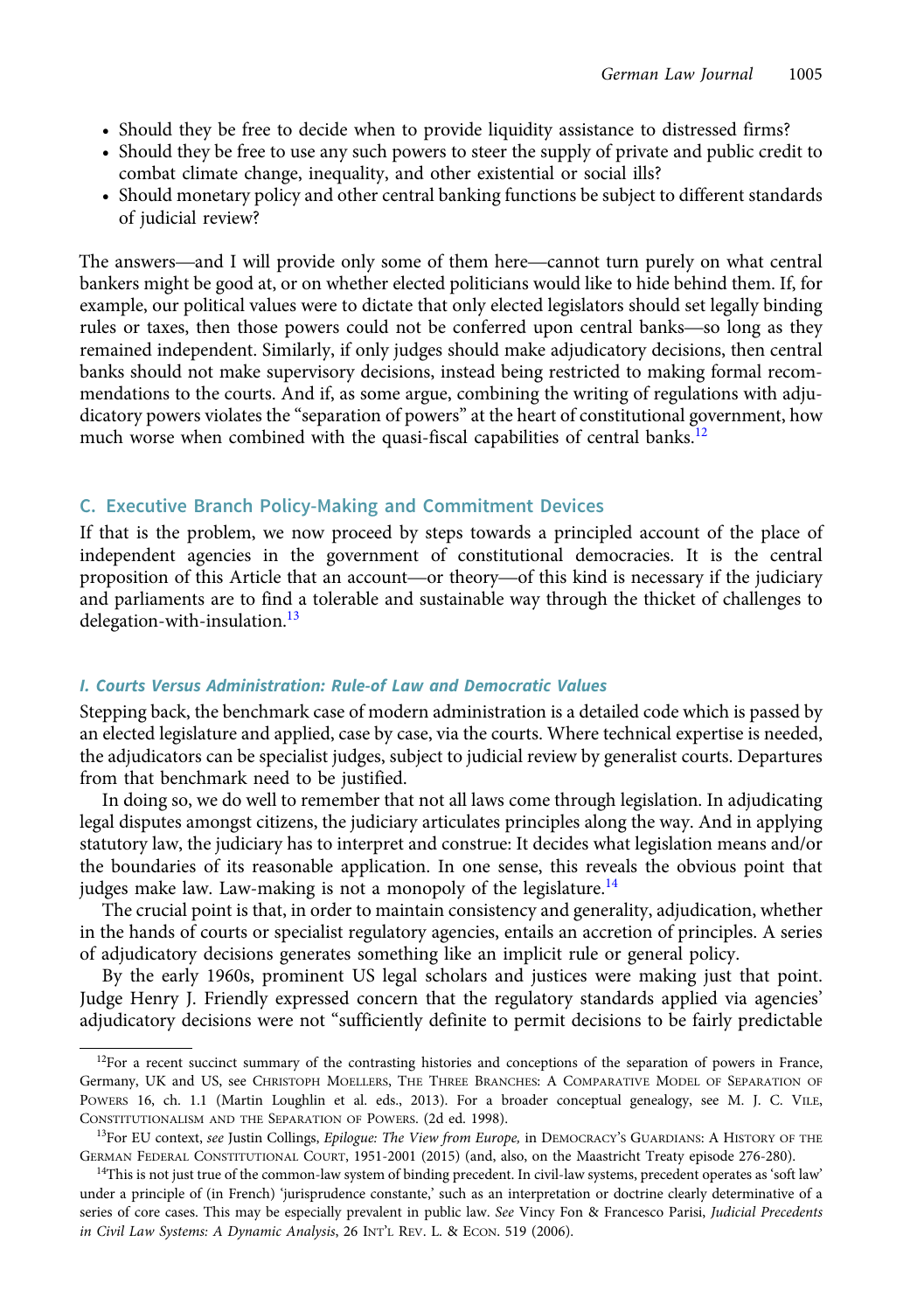and the reasons for them understood," and went on to prescribe that "the case-by case method should  $\ldots$  be supplemented by greater use of  $\ldots$  policy statements and rulemaking."<sup>15</sup>

Those arguments are rooted in some of the values of the rule of law. Our democratic values take us in the same direction but throw up a serious constraint.

There are some fields where, it seems, we want regulation to proceed via the *open promulgation* and debate of systematic policy rules rather than the accretion of adjudicatory precedent. While the elected executive branch and agencies of all kinds, independent or not, can act like elected legislators by consulting on planned policies, courts do not, and cannot, consult the public on There are some helds where, it seems, we want regulation to proceed via the *open promugation*<br>and debate of systematic policy rules rather than the accretion of adjudicatory precedent. While<br>the elected executive branch a and debate of systematic policy rules rather than the accretion of adjudicatory precedent. While<br>the elected executive branch and agencies of all kinds, independent or not, can act like elected<br>legislators by consulting on incrementalist, developing and refining principles through a stream of individual cases, each with their own specific circumstances but linked by common threads that gradually emerge and which judges discern and enunciate.

Moreover, in some fields we want our regulatory policymakers to explain and defend their policies publicly and to the legislature, whereas we do not want our judges to be compelled to explain themselves to legislators.

In summary, given our democratic values of participation and accountability, regulatory policy-making by the executive branch is preferable where society desires consultation on the evolution of a systematic public policy, and wants to keep both the regime and the exercise of delegated power under public review.<sup>16</sup>

## II. Politicized Executive-Branch Regulatory Policy-Making

But that argument does not make a case for regulatory rule-making occurring beyond the day-to-day control of the *elected* executive branch. In fact, the writing of legally binding rules is typically regarded as a function that, in a democracy, requires not independence from elected But that argument does not make a case for regulatory rule-making occurrinday-to-day control of the *elected* executive branch. In fact, the writing of legally is typically regarded as a function that, in a democracy, requ

In consequence, the notion of regulatory law-making does not obviously threaten our political values where the regulator is under the day-to-day control of elected politicians. And, arguably, it is not a great problem where, even if not exercising hands-on day-to-day control, elected politicians at least retain levers that give them real influence over the development of regulatory policy. Such agencies fit with the standard analysis of principal/agent relationships. The agent must, when making decisions, either consult their principal or ruminate on what their principal It is not a great problem where, even if not exercising hands-on day-to-day<br>politicians at least retain levers that give them real influence over the developm<br>policy. Such agencies fit with the standard analysis of princip

By contrast, what we call independent agencies are largely insulated from the day-to-day politics of both the executive branch and the legislature, because their policymakers have job security, control over their policy instruments, and some autonomy in determining the organization's budget.<sup>18</sup> That is a reasonable description of many modern central banks, and of some regulatory

<sup>15</sup>HENRY J. FRIENDLY, THE FEDERAL ADMINISTRATIVE AGENCIES: THE NEED FOR BETTER DEFINITION OF STANDARDS 175 (1962). The effect was to introduce more formal codification into the regulatory policy of common-law jurisdictions.

 $16$ At a high level of generality, my argument fits broadly with the principled limits on judicial law-making advanced in TOM BINGHAM, THE BUSINESS OF JUDGING: SELECTED ESSAYS AND SPEECHES: 1985-1999, 25 (2000). In particular, Bingham argues that judges should not make law where "(2) ... amendment calls for...research and consultation ...; (3) ... there is no consensus within the community";  $[and]$   $(5)$  ... the issue arises in a field far removed from ordinary judicial experience" [a principle of inter-institutional respect, or comity]. Id, at 31-32. My thanks to Lord Justice Gross, a member of the Court of Appeal of England and Wales, for pointing me towards that essay. On comity: Timothy Endicott, ADMINISTRATIVE LAW, Third Edition. Oxford: Oxford University Press, 2015.

<sup>&</sup>lt;sup>17</sup>See e.g. Paul R. Verkuil, The Purposes and Limits of Independent Agencies, 1988 DUKE L.J. 257 (1988); Kevin M. Stack, Agency Independence after PCAOB, 32 CARDOZO L. REV. 2391 (2011).

<sup>&</sup>lt;sup>18</sup>Misleadingly, the US typically applies the term "independent agency" to a government body whose leaders cannot be <sup>17</sup>See e.g. Paul R. Verkuil, *The Purposes and Limits of Independent Agencies*, 1988 DUKE L.J. 257 (1988); Kevin M. Stack.<br>Agency Independence after PCAOB, 32 CARDOZO L. REV. 2391 (2011).<br><sup>18</sup>Misleadingly, the US typical *Agency Independence after PCAOB*, 32 CARDOZO L. REV. 2391 (2011).<br><sup>18</sup>Misleadingly, the US typically applies the term "independent agency" to a government body whose leaders cannot be<br>sacked by the President on a whim. Be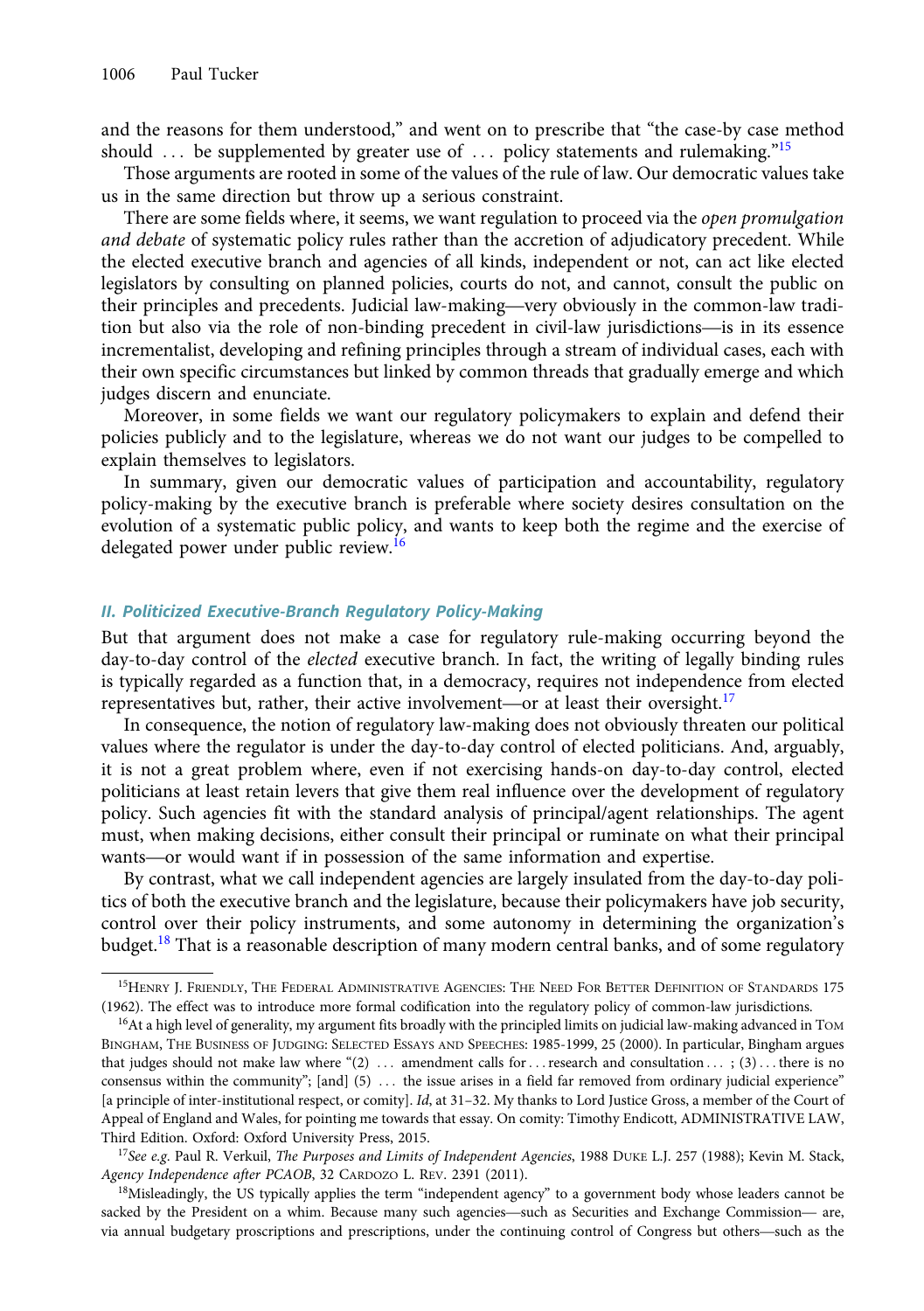<span id="page-8-0"></span>bodies. They can be thought of as *trustees*: free to set and deploy their delegated powers, including in unpopular ways, so long as they are true to their legislated mandate and stay within their legal constraints.

#### III. The Centrality of Credible Commitment to the Warrant for Independent Agencies

The warrant for such delegation-with-insulation is, I want to argue, the welfare benefits that can be obtained by enhancing the credibility of the delegated policy goal—credible commitment.<sup>19</sup><br>This problem—of making promises that will be believed—crops up across much of The Centrality of Credible Commitment to the Warrant for Independent Agencies<br>e warrant for such *delegation-with-insulation* is, I want to argue, the welfare benefits that can be<br>tained by enhancing the credibility of the

government. It arises wherever the effectiveness of a policy choice today depends on others' actions and, in particular, their expectations of future policy. If people act on an expectation that a promise could be broken, it can prove too costly for government to stick to its promise. For example, by living in the floodplain households might force government to break a pledge not to build expensive infrastructure preventing floods. Symmetrically, if a monetary authority is liable to exploit price stability to generate more economic activity in the short run, households and firms will factor that into wage and price-setting, leading to permanently higher inflation. The expectation of a broken promise becomes self-fulfilling.

This poses two questions about delegation to politically insulated agencies: under what conditions might it work, and does it violate our democratic values?

The first is implicit in Larry Summers' statement, quoted at the head of the Article, that institutions can do the work of rules. That will be so only if (a) legislators incur some costs from repealing the delegating legislation, and (b) unelected agency heads reap personal returns from delivering a clearly specified mandate, such as professional and public esteem—which, intriguingly, connects an avowedly Welfarist analysis with a modern-day version of the old republican idea of honor.<sup>20</sup>

If, however, the delegated objective is vague or cannot be monitored for some other reason, the unelected policy maker is not constrained. Similarly, if the agency's policy makers do not care about their reputation or the society is not capable of bestowing esteem, a well-specified mission will not act as the intended constraint. But where the necessary conditions are satisfied, independent agency heads are more likely to stick to a well-specified mandate than politicians seeking re-election. This is all about what political scientists call audience costs—and benefits—and is motivated entirely by the pursuit of aggregate welfare.

But if institutional devices such as delegation-with-insulation could, in principle, overcome commitment problems, the question at the heart of this Article is how they can possibly be squared with democracy.

## D. Reconciling Commitment Devices with Democracy

The idea of commitment devices is hardly foreign to our constitutional history. As far back as the 16<sup>th</sup> century, French political theorist Jean Bodin, famous for his advocacy of a strong sovereign, held that a wise sovereign would buttress and enhance his/her powers by tying their hands in various ways, such as ruling within the law and in line with established custom.<sup>21</sup> But the held that a wise sovereign would buttress and enhance his/her powers by tying their hands<br>in various ways, such as ruling within the law and in line with established custom.<sup>21</sup> But the<br>Federal Reserve—are not, the US has

agency independence.

<sup>19</sup>Alberto Alesina & Guido Tabellini, Bureaucrats or Politicians? Part I: A Single Policy Task, 97 AM. ECON. REV. 169 (2007). In Europe, Giandomenico Majone, Temporal Consistency and Policy Credibility: Why Democracies Need Non-Majoritarian Institutions (Eur. Univ. Instit., Working Paper RSC No. 96/57, 1996).

 $^{20}$ Welfarism with a capital "W" denotes a normative moral-political standard for evaluating actions and outcomes, not merely a way of seeking to explain behavior. Esteem is, in effect, the mechanism posited in the model of Alesina & Tabellini, supra note 19. For the republican connection, see Philip Pettit, The Cunning of Trust, 24 PHIL. & PUB. AFF. 202 (1995).

<sup>&</sup>lt;sup>21</sup>See Stephen Holmes, Passions and Constraint: On The Theory of Liberal Democracy 100 (1995).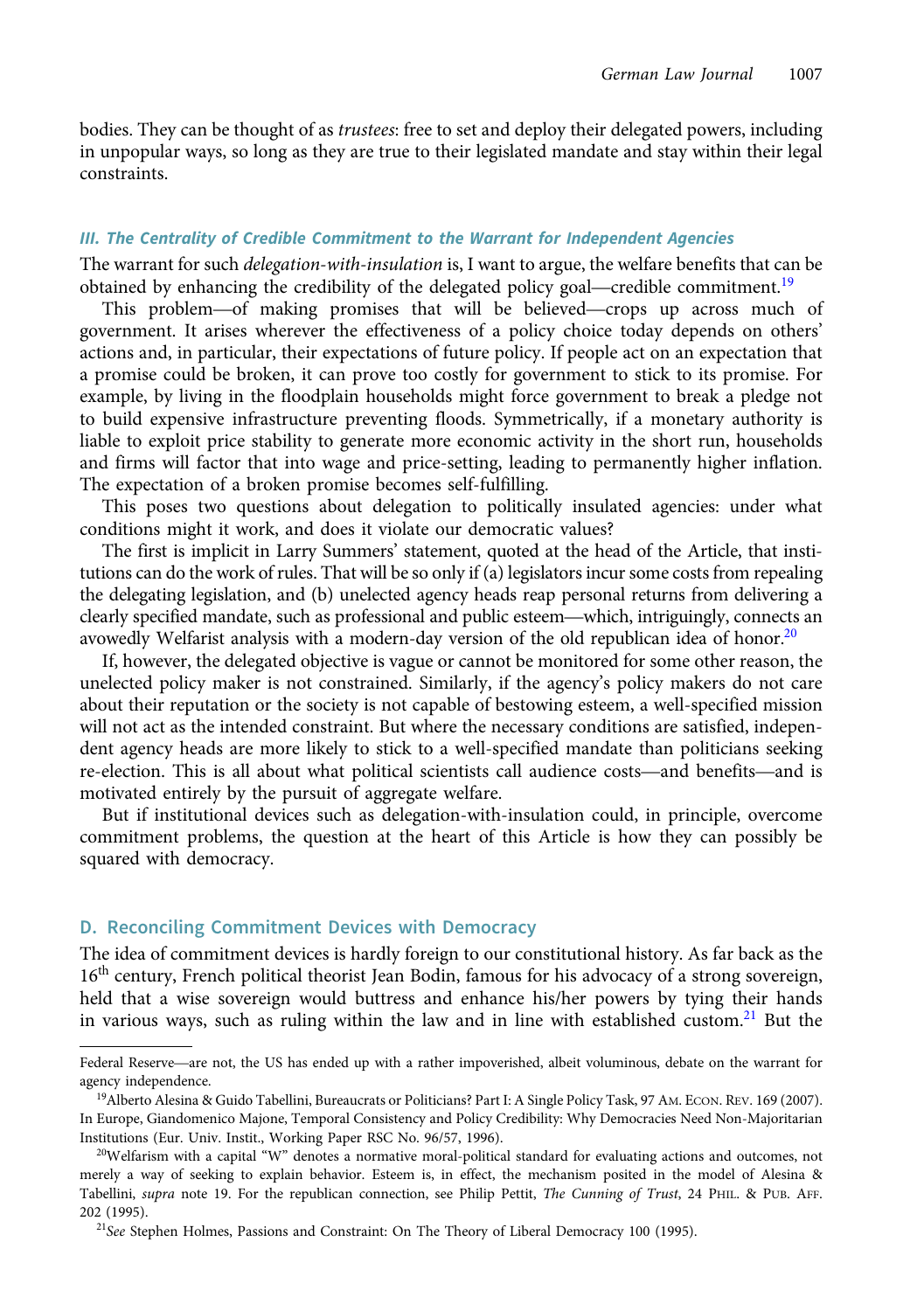monarch's motives are almost as self-regarding as those of Odysseus when he orders his crew to tie him to the mast but plug their own ears so that he alone can hear the music of the sirens.<sup>22</sup>

Surely, the advent of democracy alters the normative calculus. The benefits of commitment can no longer accrue solely to a ruler or ruling elite, but must be held in common by citizens. Indeed, the "democratic deficit" that some argue contaminates delegation to independent agencies, and therefore their authority, is typically seen as arising because policy making is removed from the merefore their authority, is typically seen as arising because policy making is removed from the people's accountable elected representatives. If democracy gives the people the right to change their minds about what they w their minds about what they want (ends) and about how to go about obtaining what they want (means), commitment devices seem to be out of order. They are anti-democratic or, as Americans Bickel to characterize the challenge presented by a supreme constitutional court that can strike out acts of the elected legislature. $^{23}$ 

There appears to be a paradox here. On the one hand, delegation is designed to help the democratic state deliver better results by sticking to the people's purposes: In that sense credible commitment is enabling of democratically generated purposes. On the other hand, the people have to remain free to change their purposes. The resolution has to be either that there are some commitment problems where democracy, as ordinarily understood, should be suspended or, alternatively, that institutional technology designed to enable credible commitment cannot be absolute.

## I. The Independent Judiciary as a Commitment Device

We can find some illumination from the independent judiciary's role as both impartial adjudicators and unelected law-makers.

As citizens, we want to be assured that the law will be applied consistently to different cases in the interests of fairness. This too is a question of commitment: To cross-sectional consistency rather than the dynamic consistency intrinsic to the monetary-policy problem.<sup>24</sup> It does not turn on the regime itself delivering substantive justice in everyone's eyes, but rather on everyone being confident that, within the terms of the law, they—groups as well as<br>there on everyone being confident that, within the terms of the law, they—groups as well as<br>there on everyone being confident tha cases in the interests of *Jairness*. This too is a question of commution: To *cross-sectional* consistency rather than the dynamic consistency intrinsic to the monetary-policy problem.<sup>24</sup> It does not turn on the regime i circumstances having a systematic effect rather than an arbitrary effect on policy choices. It provides a normative justification for delegating the adjudication of legal disputes to an independent judiciary.

Imagine a world without that separation of functions. If someone said, "I promise not to take my interests and personal goals as a legislator into account when adjudicating specific cases," we would doubt either their sincerity or their capacity to keep their promise. It would not be a credible commitment. my interests and personal goals as a legislator into account when adjudicating specific cases,<br>we would doubt either their sincerity or their capacity to keep their promise. It would not be<br>a credible commitment.<br>An indepe

An independent judiciary helps to solve the commitment problem because their standing tiality among their professional group and the wider public. In the jargon, they face "audience costs" if they are not seen to exercise their judicial powers impartially.

 $22$ Jon Elster, Ulysses and The Sirens: Studies in Rationality And Irrationality (1979). A somewhat more apt exemplar of political self-binding appears in the same story, but stuck back at home on Ithaca. Penelope created an elaborate device to shield herself from the short-term rewards of taking a new husband during Odysseus' long absence, thereby preserving the integrity of the kingdom and the longer-run welfare of its people.

<sup>&</sup>lt;sup>23</sup>Alexander M. Bickel, The Least Dangerous Branch: The Supreme Court at The Bar of Politics (2d ed. 1986).

 $24$ Cross-sectional and dynamic consistency are not divorced. Fairness and impartiality in legal adjudication has instrumental value by increasing predictability, thereby reducing costs of uncertainty for individuals and businesses. These are amongst values associated with the rule of law.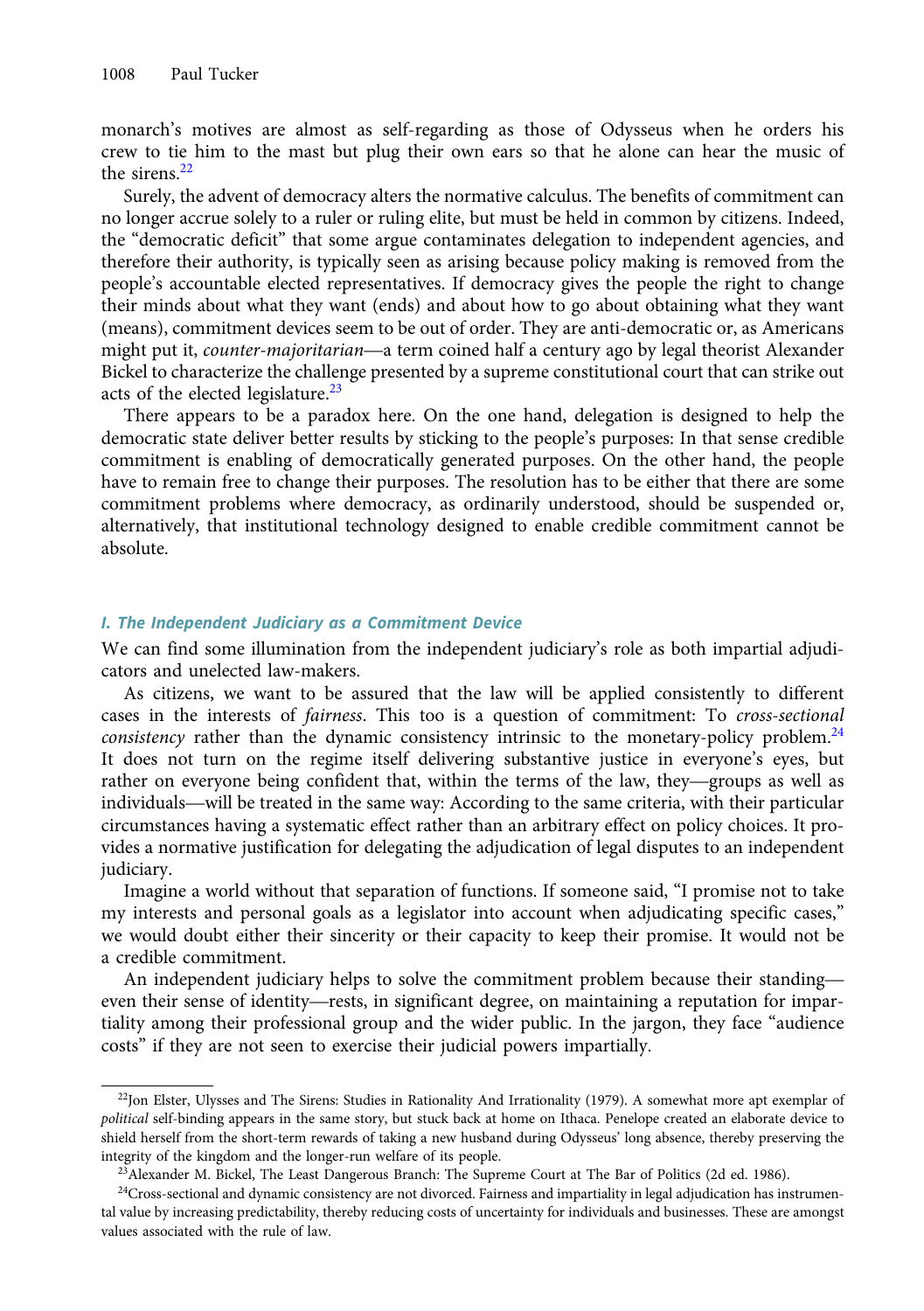## II. Law Itself is a Commitment Device

In fact, law itself can, and I believe should, be thought of as a commitment device. Otherwise, government officials could turn up for work each morning and shift policy about, this way or II. Law Itself is a Commitment Device<br>In fact, law itself can, and I believe should, be thought of as a commitment device. Otherwise,<br>government officials could turn up for work each morning and shift policy about, this wa parency, predictability, avoiding capricious change, and the promulgated law actually being the In fact, faw itself can, and 1 beheve should, be mought of as a commitment device. Otherwise, government officials could turn up for work each morning and shift policy about, this way or that, however they chose. Some of commitment to maintain a stable policy generated through stable processes.

Thus, legislated law is open to change only via formal amendment or repeal, and politicians are exposed to audience costs if those procedures are set aside. Up to a point, the same can be said of judge-made law, because the demands of precedent and giving reasons create audience costs for rogue judges amongst the community of lawyers.

#### III. Commitment and Democracy's Rules of the Game

Those, however, are both liberal institutions and ideas: Law adjudicated and applied by an independent judiciary. They show that, intrinsically, institutionalized commitment devices are not deeply alien to *constitutional* democracy. But what about the democratic part of liberal democracy? malaysimum and party functionary. They show that, intrinsically, institutionalized communient devices<br>are not deeply alien to *constitutional* democracy. But what about the democratic part of liberal<br>democracy?<br>Compared wi

Compared with Bodin's world, modern constitutionalism delivers a degree of symmetry. that tie the hands of government somewhat. Meanwhile, the people allow themselves to be bound by acquiescing in general elections being held only infrequently, reducing their popular power. Compared with Bouth's world, modern Constitutionalism delivers a degree of symmetry.<br>Iticians and party functionaries—the political system's elites—continue to embrace arrangements<br>It tie the hands of government somewhat. Politicians and party functional ness—the political system s ellies—continue to embrace arrangements<br>that tie the hands of government somewhat. Meanwhile, the people allow themselves to be bound by<br>acquiescing in general e

more accurately, quotidian politics.<sup>26</sup> The former cannot be subject to continuous or capricious change without the consequent uncertainty undermining the practice of politics as a means of addressing the problems and challenges of living together in political communities. A degree of collective-self-binding around the modalities of government is necessary for democracy to have any meaning, including preserving it for tomorrow. This was a point powerfully made by James Madison in response to Thomas Jefferson's hankering after a new US constitutional convention every 20 years or so, one for each new generation.<sup>27</sup>

Even within those meta rules of political procedure and conduct, there is an important distinction between mechanical rules and rules requiring interpretation. While there are certainly examples of the former, such as the US Constitution's provisions that a presidential term lasts four years and that no person may serve more than two terms, many rules of democratic and legislative procedure involve interpretation or judgment in their application, requiring a second-order rule determining, mechanically, who has the final say. The overriding goal and norm is that those interpretations-cum-applications remain highly stable, while not necessarily being immutable.

The arguments for stability are different when we turn to what is decided within politics, such as, for example, some substantive legal rights and the outputs of the security, services, fiscal and regulatory arms of the state. If one purpose of democratic politics is to allow for collective choice, that includes making choices on what, if anything, to put beyond simple majoritarian processes and what to leave as part of ordinary politics. $28$ 

<sup>25</sup>LON L. FULLER, THE MORALITY OF LAW (Revised ed. 1969). Broadly, the point about the value predictability was also made by F. A. HAYEK, THE ROAD TO SERFDOM 80 (Bruce Caldwell ed., 1994).

<sup>&</sup>lt;sup>26</sup>The rules of the game are, of course, part of constitutional politics, but for brevity here I refer to day-to-day politics as politics except where the context demands otherwise.

 $^{27}$ Although it seems doubtful that Jefferson would have thought it legitimate for a future US generation to reintroduce monarchy. Madison's debates with Jefferson, Thomas Paine and others on constitutional commitments are summarized in HOLMES, Passions, supra note 21, at 134.

<sup>&</sup>lt;sup>28</sup>A broadly similar point is made in JEREMY WALDRON, LAW AND DISAGREEMENT 255 (1999).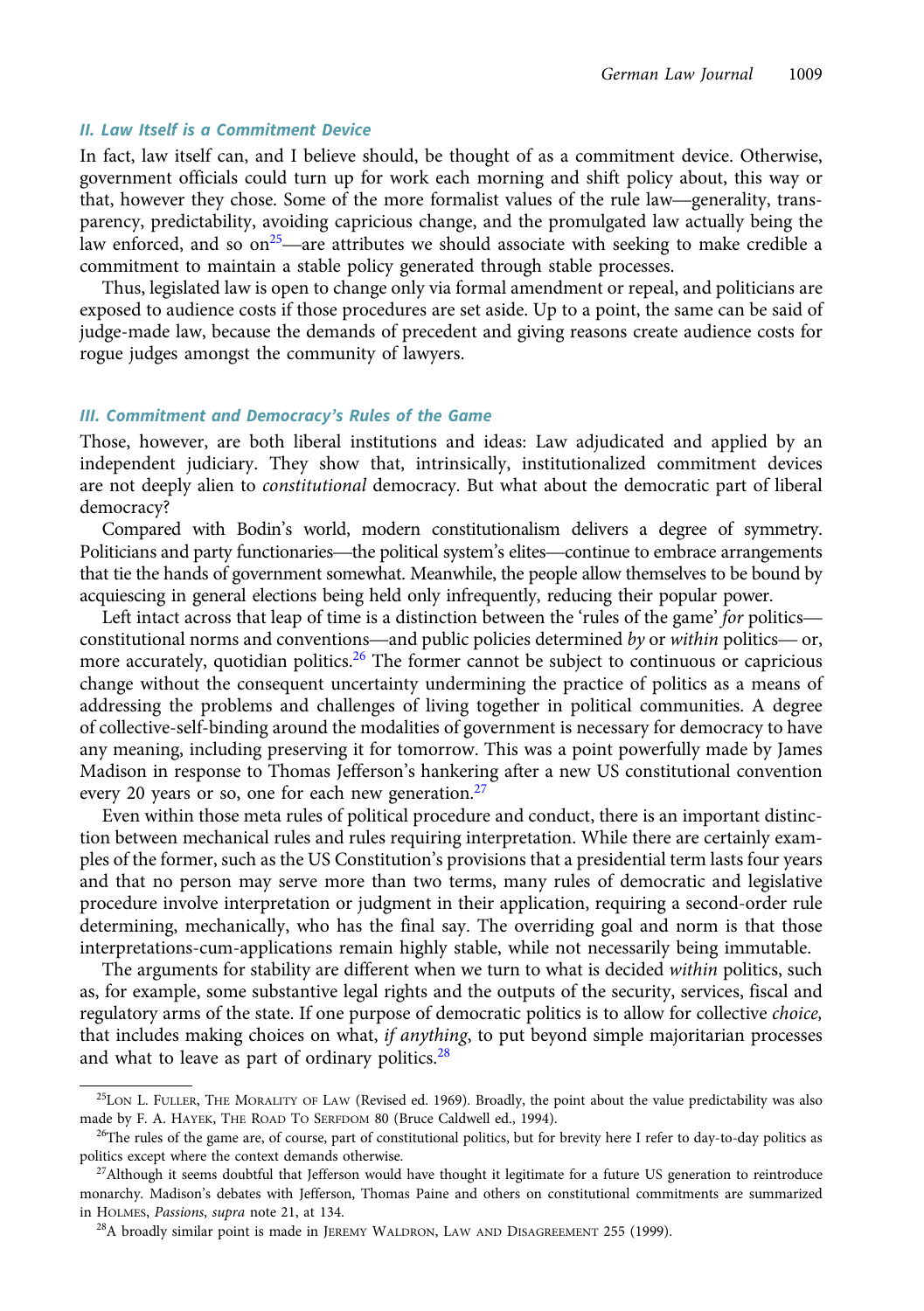On that line of thought, we might see the following hierarchy of candidates for binding commitment:

- 1) Mechanical rules on the structure/procedures of politics
- 2) Institutions for applying interpretative rules on the structure/procedures of democratic politics and government
- 3) Institutions for applying interpretative rules to any "fundamental" or "basic" rights beyond democratic political rights pontics and governm<br>Institutions for apply<br>democratic political<br>Institutions for adjud<br>of—the ordinary law
- 4) Institutions for adjudicating legal cases under—and with the final word on the meaning
- 5) Public-policy commitments.

Together, the first four categories show that embedding institutions as a commitment device is not alien to democracy, per se. Political communities seek stability in  $(1)$  and  $(2)$  because they structure politics itself, including a democratic polity being committed to remaining democratic; in (3) as a commitment to certain liberal values; and in (4) as part of a commitment to fair adjudication in the application of the law. All four categories might seem fundamentally different in kind from (5), concerning, as they do, the institutionalization of constraints on democratic power according to the values of the rule of law, liberalism, and constitutionalism.

## IV. Commitment and Democratic Public Policy

It would seem odd, however, to hold that even where the elected assembly stays within those constraints, it should not be free to put obstacles in its own way so long as those obstacles are not insuperable and do not violate a constitutional democracy's deepest political values.

Yet, that is the argument advanced by some US legal scholars: That Congress should not be permitted to create independent agencies or delegate rule-making powers.<sup>29</sup> Never mind fringe US constraints, it should not be free to put obstactes in its *own* way so long as those obstactes are<br>not insuperable and do not violate a constitutional democracy's deepest political values.<br>Yet, that is the argument advanc constitutions makes explicit provision for the administrative state, effectively stipulates that all domestic-law agencies must be, and so are, subordinate to the relevant minister.<sup>30</sup>

But my question is not whether, as a matter of law, independent agencies are Constitutional in any particular jurisdiction, but whether they could be squared with the constitutionalist values that the major democracies share. More specifically, we need to ask whether the values of constitutional democracy are violated if one generation of elected legislators seeks to raise the costs to their successors—or, indeed, to their future selves—of departing from their preferred policy. The argument that there need not be a violation turns on what could seem to be a paradoxical tension within democracy itself. On the one hand, for some people the warrant of democracy lies in its capacity to produce better outcomes for public welfare. On the other hand, the very structure of representative democracy has inscribed into it a risk that elected politicians deliberately deliver poorer results than they had promised when standing for election.

For example, if we hate credit booms after they have burst, that is often forgotten when only a few years later easy credit and rising property prices once again lure us back into debt. It is a brave, and so rare, politician who puts their re-election prospects at risk by taking away the punch bowl

<sup>&</sup>lt;sup>29</sup>See e.g. Richard A. Epstein, Why the Modern Administrative State is Inconsistent with the Rule of Law, 3 N. Y. U. J. L. & LIBERTY 491 (2008); PHILIP HAMBURGER, IS ADMINISTRATIVE LAW UNLAWFUL? (2014).

 $30$ Generally, every decision by a public authority must be capable of being traced back to the public through a 'chain of legitimacy,' with legislation having to lay down the "content, purpose and scope" of any powers conferred on the executive (Article 80.1). More specifically, in common with the core civil service, each agency is formally subject to one or both of two types of ministerial oversight and override, which are broadly equivalent to the English-American vires and substantive merits: Rechtsaufsicht and Fachaufsicht. As I understand it, the financial regulator (Bafin) is subject to both; the cartel office (Bundeskartellamt) only to Rechtsaufsicht.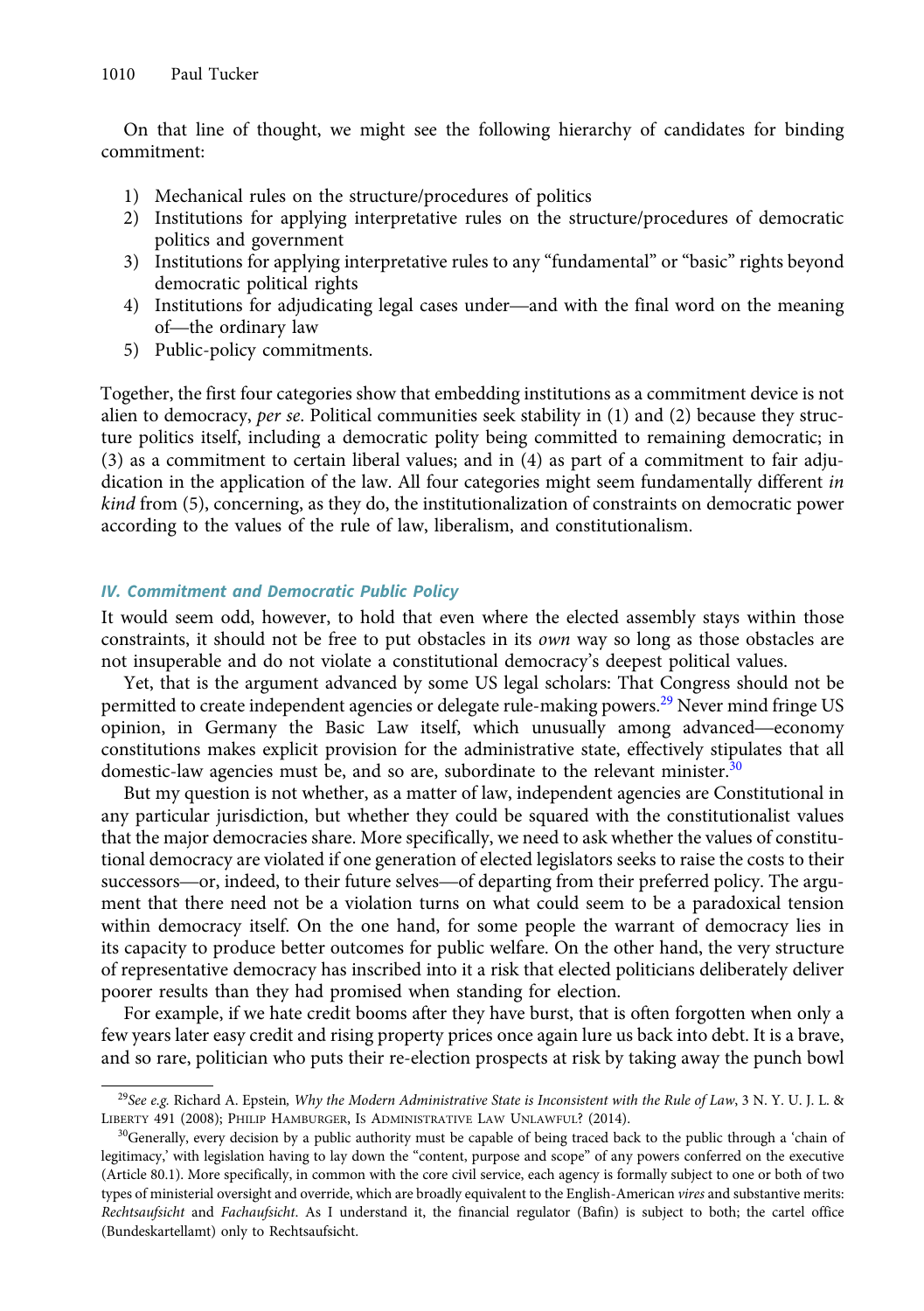while the party is swinging away. We, citizens, are unavoidably exposed to the risk of our representatives' responsiveness to our apparently volatile preferences morphing into an endemic short-termism that depletes our aggregate welfare.

That being so, we need to escape from thinking that the hazards of our system of government are confined to (a) extra-legal measures that can be remedied via the courts and (b) policy failures that can be remedied via the ballot box. Neither of those checks and balances can suffice where all political parties competing to govern have incentives to renege on a substantive promise (for example, low inflation) and, further, the social costs of their doing so are liable to be long-lasting because they become embedded in people's expectations and behavior. Those are serious misuses of power.

## V. Commitment Technology Without Constitutional Entrenchment

Seen thus, the key question about public-policy regimes is not whether goods like price stability, financial stability, the protection of investors or environmental protection should be regarded as almost unqualified rights ranking with, for example, the right to vote in free and fair elections or any right to free speech. Nor is formal Constitutional codification the only way of embedding a policy regime. Other, lesser commitment devices are available.

In fact, representative democracy gives our politicians a menu of devices for making their breaking of promises more or less visible, and more or less costly to themselves. Elected legislators can seek to bind themselves by legislating in ways that create heightened audience costs if policy departs from what was promised. Legislating the objective helps. Delegating to an independent In fact, representative democracy gives our politicians a mentu of devices for making their<br>breaking of promises more or less visible, and more or less costly to themselves. Elected legislators<br>can seek to bind themselves up the transparency of attempts to alter the course of policy for short-term electoral gain. can seek to bind themselves by legislating in ways that create heightened audience costs if policy<br>departs from what was promised. Legislating the objective helps. Delegating to an independent<br>agency rather than to the civ departs from what was promised. Legislating the objective helps. Delegating to an independent<br>agency rather than to the civil service—or to an executive agency beholden to ministers—ratchets<br>up the transparency of attempts policy.

Delegating to independent agencies is, in short, a mechanism for elected representatives to safeguard those areas of policy where they wish to secure a public good but recognize that they cannot commit to doing so if they retain ongoing control. Instead, by appointing an unelected trustee with a monitorable mandate, parliamentarians can seek to generate a normative public expectation that the agency will stick to the mandate rather than seek to improve upon, or otherwise depart from it. The mechanism is not idealistic but relies upon harnessing the self-regard of technocratic policy makers. Whereas elected politicians will nearly always prioritize whatever short-term measures help get them re-elected, technocrats can be highly sensitive to their professional reputation and standing. makers. Whereas elected politicians will nearly always prioritize whatever short-term measures<br>help get them re-elected, technocrats can be highly sensitive to their professional reputation<br>and standing.<br>By using ordinary

By using ordinary legislation to delegate a clear mission to an independent agency, elected legislators specify and retain ultimate control over a policy regime—because, formally, it can be amended or repealed—while putting obstacles in their own path: Exposing themselves to the political costs of over-riding or repealing a policy regime which they made a public fuss about insulating. This will work as a commitment device only where it is also normatively warranted, which includes retaining broad acceptance across the political community. Without that, the audience costs of the legislators reneging—by repealing or gutting the legislation—or of the agency's policymakers going rogue, by pursuing a different objective, do not kick in. Under modern democracy, credibility and legitimacy come bundled together, and the key ingredient is transparency: Being able to observe both the legislators' formal acts, and the agency's exercise of its delegated powers.

## VI. Independent Agencies as Rule-Writers: Legislative Self-Binding

We can now revisit the question of whether independent rule-writing regulators violate our democratic values. The grounds for credibly committing to impartial adjudication of disputes via the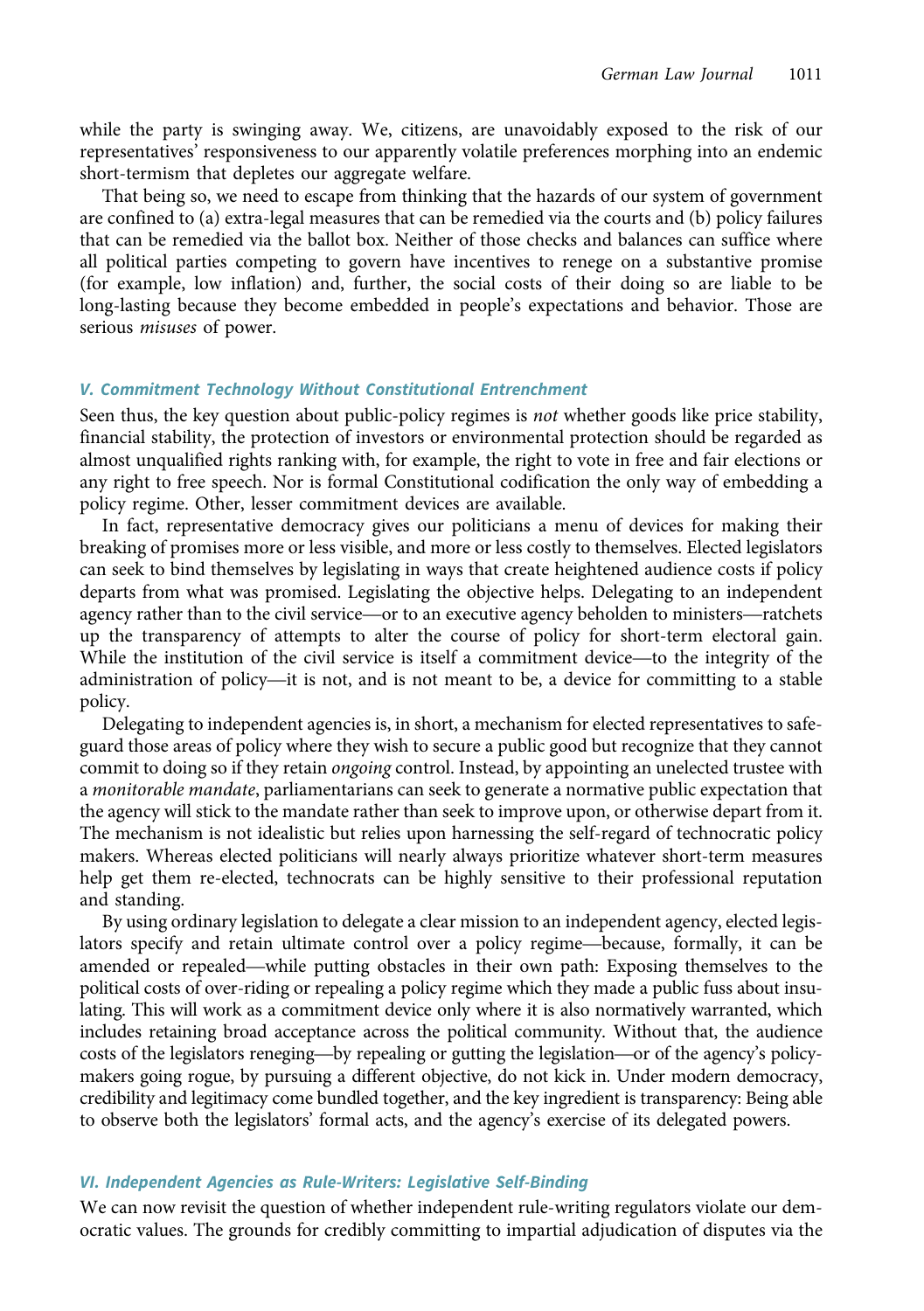<span id="page-13-0"></span>institution of an independent judiciary are provided by the fundamental value of avoiding *abuses* of power. I have argued that, in democracies, we might also sometimes want to guard against misuses of power, meaning the deployment of power in ways that are not illegal but profoundly let down the public, leaving them less well-off and exposed to avoidable risks.

While, for economists, the classic examples of time-inconsistency problems might concern price stability and utility regulation, the underlying problem of making credible commitments can infect the legislative process itself.

Imagine, as if we need to, that there has been a major financial crisis and, further, that there is very broad support for a major overhaul of the regulatory regime. Imagine too that this is going to take some years to develop: Not because legislators have other current priorities but rather because, even though the broad direction of and standard for policy has been determined, a huge amount of thinking is needed on the detail. The expected length of the process is not driven by legislators' incentives or their lack of technical expertise but by the underlying substance. It would take some years to develop: Not because legislators have other current priorities but rather<br>because, even though the broad direction of and standard for policy has been determined, a huge<br>amount of thinking is needed on t their resolve, and that of their factional backers or the public at large, will hold as memories of crisis fade and the short-term allure of easy credit and asset-price inflation reasserts itself. take anybody years—as, indeed, it has. Because it will take years, legislators worry about whether<br>their resolve, and that of their factional backers or the public at large, will hold as memories of<br>crisis fade and the sho bind themselves to the mast by delegating to an independent agency the job of filling in the detail of the reformed regime. Sonscious of that risk—that their preferences will buckle and bend—the legislators decide to<br>bind themselves to the mast by delegating to an independent agency the job of filling in the detail<br>of the reformed regime.<br>Compa

Compared with standard explanations offered by political scientists, this is not a case of legislators case of legislators employing delegation as part of an effort to commit to their own high policy. the reformed regime.<br>Compared with standard explanations offered by political scientists, this is not a case of legislators<br>king to shift blame, being inexpert, lazy or time constrained—true though all that might be. It is Compared with standard explanations onered by pointcal scientists, this is not a case of legislators seeking to shift blame, being inexpert, lazy or time constrained—true though all that might be. It is a case of legislato

commentators, the public, and the world. Under the delegated structure, future legislators must pass legislation to override the independent agency's rules, amend its mandate or abolish it altogether. Each requires only ordinary legislation, and is well within their constitutional rights, but each is highly visible and so can increase the political costs of bending to special interests or yielding to transient temptations.

What, though, are the pre-conditions for delegating to independent agencies other than the desire to employ a commitment device? We need to answer that question before returning to central banking, where my eventual purpose is to show, in Section [F,](#page-18-0) that democratically warranted pre-conditions for bestowing great power on independent agencies are not completely satisfied by the ECB.

## E. Delegation Principles for Independent Agencies

The key output of "Unelected Power" is a set of concrete precepts, proposed as political or constitutional norms for healthy constitutional democracies, constraining the delegation of discretionary power to central banks and other formally independent agencies. They were arrived at through an attempt to take seriously the values of the rule of law, constitutionalism, and democracy.

## I. A Legitimacy Robustness Test

Values are part of the fabric of a political community. While it is prudent to think about the performance of office-holding *individuals* as being shaped by incentives, it would be reckless to think

<sup>&</sup>lt;sup>31</sup>The time-inconsistency literature assumes stable preferences. While analytically useful, this has blunted the value of exploring the political problem of public policy preferences that shift against one's better judgment: weakness of the will (akrasia).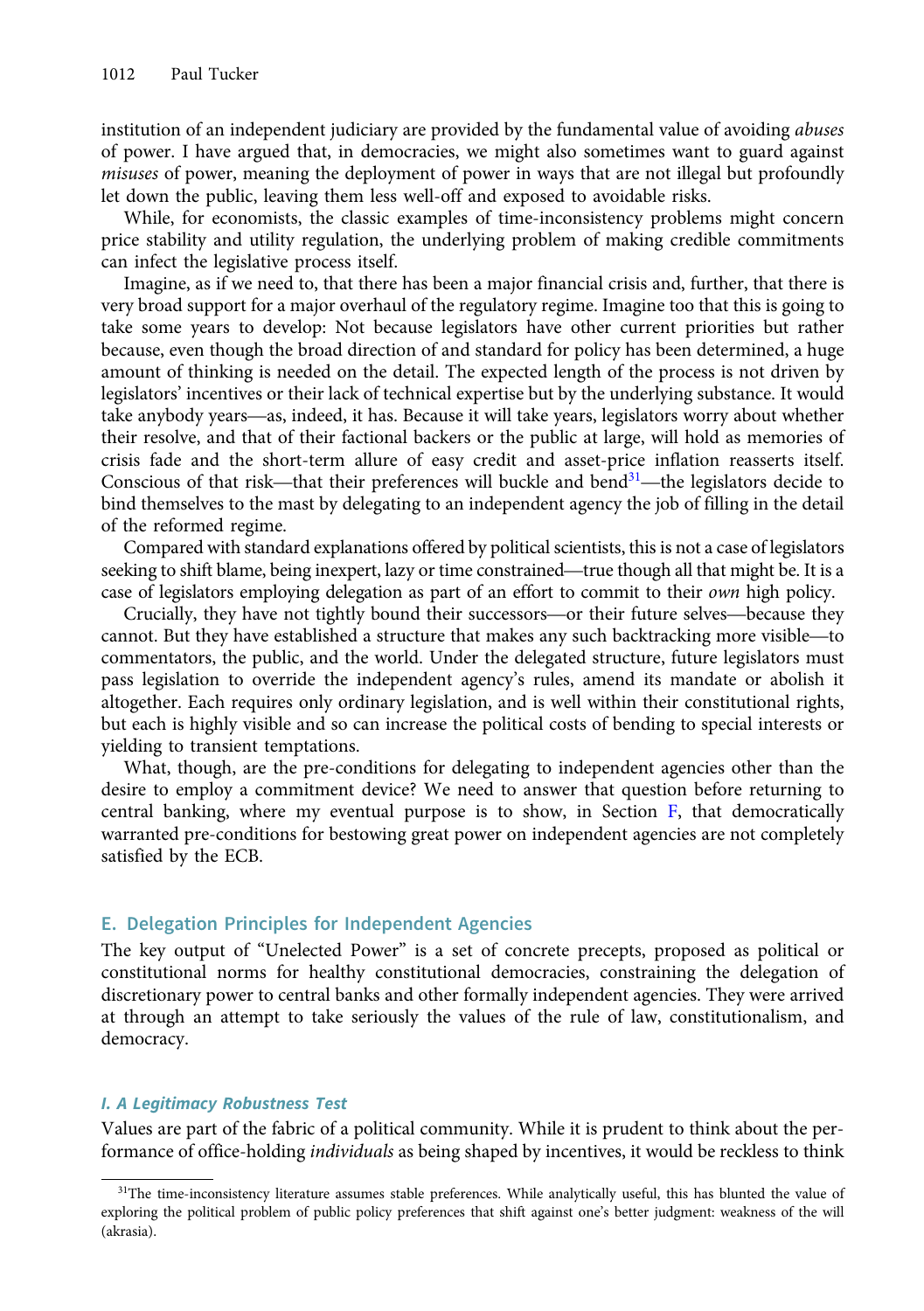about institutional design without bringing in values, because societies tend to evaluate institutions partly through their values. To live by a norm that people should not passively resist or actively seek to undermine the system of government, and for that norm to endure in the face of shocks and disappointments, the institutions of government need to square with a political community's deep values. $32$ 

As the late Bernard Williams put it, it is legitimacy for us "now and around here" given our particular convictions about, commitments to, and ways of living with democratic governance. In other words, legitimacy given *our* history.<sup>33</sup> This is subtly but importantly different from Weber's account of legitimacy in terms of belief pure and simple. As the British social scientist David Beetham put it a quarter of a century ago: $34$ 

A given power relationship is not legitimate because people believe in its legitimacy, but because it can be justified in terms of their beliefs. This may seem a fine distinction, but it is a fundamental one.

Not only might the conditions for legitimacy vary across time and place, but there might also be variations, at least of emphases, within a political community. As such, a system of government can be legitimized without each and every person's allegiance being explicable in identical terms.

Accordingly, any set of Principles for Delegation to independent central banks and other independent agencies must satisfy the following test: Are they robust to the different reasons people have for going along with the legitimacy of representative democracy, as reflected in public debate and discourse? In consequence, a set of delegation principles must not wilt when confronted by various real-world approximations of mainstream political theories: Elite-majoritarian democracy, interest-group liberalism, republican democracy, and deliberative democracy, and so on. Each generates its own set of requirements.

Perhaps most significantly, this means a policy regime delegated to an independent agency must live up not only to liberal values policed by the modern judiciary but also to our republican values. Thus, if the instrumental purpose of delegation to trustee-agencies is to help the democratic state deliver better results by sticking to the people's settled purposes, then the people's purposes had better be known, and determined by some process that has deep legitimacy. That is exactly the role of democracy's procedures.<sup>35</sup>

In a similar vein, we should avoid delegating power to an agency with a single policy maker, not just because open committee discussions among equals can produce better results, but also because concentrated power is alien to our traditions of government.

#### II. The Principles for Delegation

To summarize, then, just a few of the Principles for Delegation:<sup>36</sup>

 $32$ This implicitly takes a position on the meaning and significance of legitimacy: that it does not entail a (presumptive) moral obligation to obey each and every law but, rather, a political responsibility not to bring down the system, which among other things leaves room for civil disobedience but not for resisting enforcement of the broken laws. For my account of legitimacy, see the introduction to Part II of UNELECTED POWER. See TUCKER, supra note 1, 147-63.

<sup>&</sup>lt;sup>33</sup>Bernard Williams, Realism and Morality In Political Theory, in IN THE BEGINNING WAS THE DEED 8 (Geoffrey Hawthorne ed., 2005);. See also Edward Hall, Bernard Williams and the Basic Legitimation Demand: A Defence, 63 POL. STUD. 466 (2015). <sup>34</sup>DAVID BEETHAM, THE LEGITIMATION OF POWER 11 (2<sup>nd</sup> ed. 2013) (Emphasis in original).)

<sup>&</sup>lt;sup>35</sup>Here, my argument coincides with recent neo-republican political theory, notably in PHILIP PETTIT, ON THE PEOPLE'S TERMS: A REPUBLICAN THEORY AND MODEL OF DEMOCRACY 306 (2012) (explaining summary points 19 and 20).

 $36$ For the Principles in full, see the Appendix of TUCKER, supra note 1, at 569–72. See also TUCKER, supra note 1, at ch. 8, 9, 11 (especially 267-8) for how our political values demand an elaboration of the requirements of a purely Welfarist analysis (ch. 5, 6).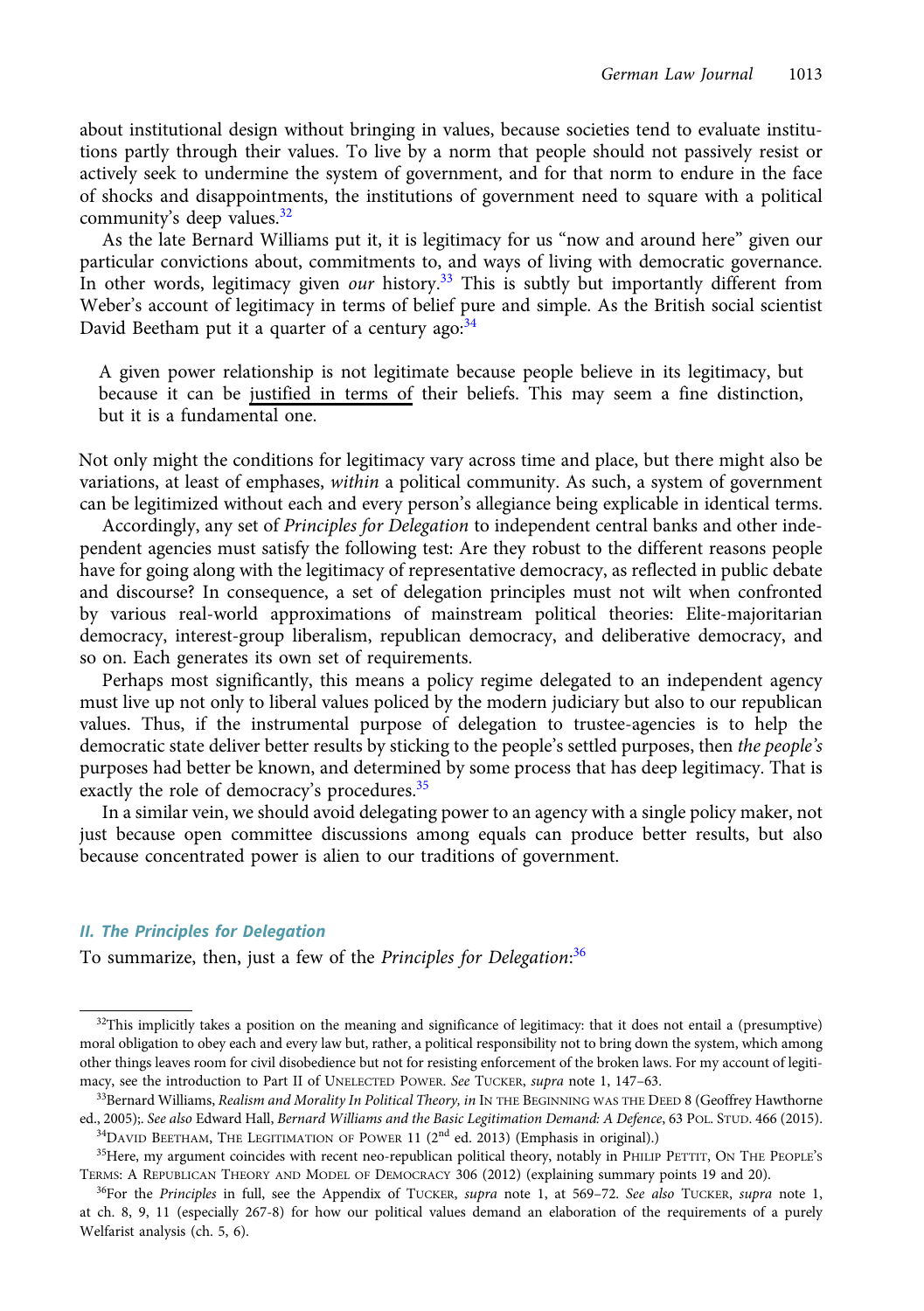- 1) Such independent agencies should pursue a mission that enjoys broad public support.
- 2) Above all, they should have clear, monitorable objectives set by elected representatives of the people.
- 3) They should not be given mandates or powers that entail making big distributional *choices* or big value judgments on behalf of society.
- 4) They should make policy in committees, comprising members with long, staggered terms, which they are expected to serve; and operating via one person-one vote. or big value judgments on behan or society.<br>They should make policy in committees, comprisin<br>which they are expected to serve; and operating v<br>Their policy choices should not interfere with indiv<br>achieve their statutory pu
- 5) Their policy choices should not interfere with individual citizens more than warranted to
- 6) The provisions of such delegations should, in the usual course of things, be laid down in ordinary legislation, and only after wide public debate; and they need subsequently to Frief policy choices should not interfere with individual citizens informally achieve their statutory purpose— proportionality.<br>The provisions of such delegations should, in the usual course of things, be laid down in ordi legitimacy.
- 7) Governments and legislatures should articulate in advance, and preferably in law, how, if at all, an independent agency's powers to intervene in an emergency could be extended, but any such extensions should not compromise the integrity and political insulation of its core mission.
- 8) There should be sufficient transparency to enable the stewardship of delegated policymaker and, separately, the design of the regime itself to be monitored and debated by elected representatives. In particular,
	- $\circ$  The agency should publish principles for how it plans to exercise discretionary powers within their legal boundaries
	- $\circ$  It should publish data that enables ex post evaluation of its performance, and research on the regime.
- 9) An independent agency should be given multiple missions only if:
	- they are intrinsically connected, each faces a problem of credible commitment, and combining them under one roof will deliver materially better results.
	- each mission has its own monitorable objectives and constraints.
	- $\circ$  each mission is the responsibility of a distinct policy body within the agency, with a majority of members of each body serving on only that body and a minority serving on all of them
	- each exercise of powers can be transparently allocated to a particular purpose or mission.
- 10) The legislature should have the capacity, through its committee system, properly to oversee each independent agency's stewardship and, separately, whether the regime is working adequately.
- 11) The agency should be independent of any industry it regulates. And beyond the parameters of the formal regime, an ethic of self-restraint should be encouraged and fostered.

Of these, (3), barring big value judgments, and (9), on combining multiple missions, will be especially important for our discussion of central banks in Section [F,](#page-18-0) and so to where we end up on the ECB and the Single Supervisory Mechanism (SSM) in Section [G](#page-24-0). But, first, some more general points need to be made about the role of the courts in invigilating this area of public law, and about the proper place of independent agencies in emergencies.

# III. Statutory Interpretation

Because such trustee-type independent agencies exist as a means to commit to a well-articulated public policy purpose and objective, their statutory powers should be interpreted, by the courts, and so by the independent agencies themselves, purposively; and where an ostensibly clear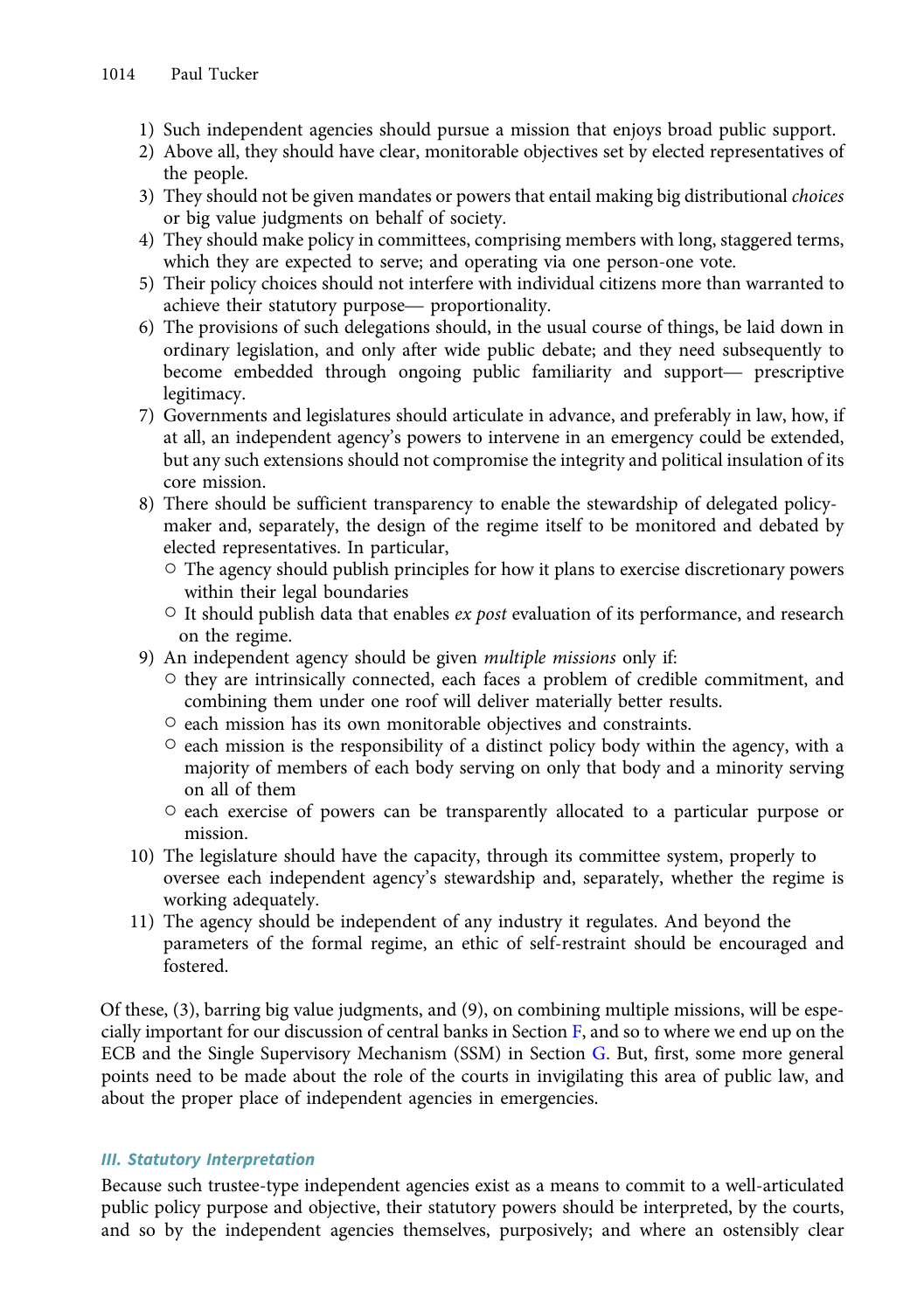objective leaves ambiguity, with the overall grain of the statutory scheme. That is because the legitimacy of the delegation depends on the intention of credibly committing to a legislated purpose and on constraints that, accordingly, bind the agency to that purpose.

This norm of statutory interpretation would mean that an agency should desist if a proposed measure might at a stretch be within the law on a textualist analysis of the statute but could not reasonably be viewed as aimed at pursuing the agency's statutory purpose.<sup>37</sup>

## IV. Standards of Judicial Review

Staying with the judiciary, I want to argue that compliance with the Principles, or something like them, should influence the intensity of judicial review of independent agency decisions and actions. Specifically, the intensity—or standard—should increase with the extent to which a policy regime delegated to an independent agency falls short of the Principles, entailing a democratic deficit, and also with how far the challenged actions cut across basic liberal freedoms. Thus:

Table 1. Standards of Judicial Review

|                            | Principles-compliant                     | Principles-deficit                                |
|----------------------------|------------------------------------------|---------------------------------------------------|
| No 'basic rights' at stake | Thin review:<br>E.g., not unreasonable   | Less thin review:<br>E.g., clearly reasonable     |
| 'Basic rights' at stake    | Thicker review:<br>E.g., proportionality | Thick review:<br>E.g., proportionality and merits |

A Principles-compliant independent agency with multiple instruments would (a) be con-E.g., proportionality E.g., proportionality and merits<br>A *Principles*-compliant independent agency with multiple instruments would (a) be constrained by the law to choose the instrument least invasive of individuals' freed A *Principles*-compliant independent agency with multiple instruments would (a) be constrained by the law to choose the instrument least invasive of individuals' freedom—taking into account any legal rights furthered by th A *Principles*-compliant independent agency with multiple instruments would (a) be constrained by the law to choose the instrument least invasive of individuals' freedom—taking into account any legal rights furthered by th strained by the law to choose the instrument least invasive of individuals' freedom—taking into account any legal rights furthered by the action—but would (b) face a lower test—unreasonableness or irrationality—in determin strained by the law to choose the instrument least invasive of mulviduals freedom—taking into<br>account any legal rights furthered by the action—but would (b) face a lower test—unreasonableness<br>or irrationality—in determinin account any legal rights furthered by the action—but would (b) face a lower test—unreasonableness<br>or irrationality—in determining whether that action was needed to achieve its statutory objective<br>and in calibrating the ins or Irrationality—in determining whether that and in calibrating the instrument employed. Wh courts an incentive to unearth new "rights"—t with the courts respecting the fact the mandate judges—by democratically elected leg

Meanwhile, for a non-compliant independent agency enjoying insulation from politics without appropriate constraints coded into the delegated regime, more intense judicial review would give them, and conceivably legislators, incentives to remedy the regime's flaws assessed against our democratic values.

So, unlike some others, I am not distinguishing between different types of policy activity per se—for example, between the monetary policy decisions and prudential stability decisions of a multiple-mission central bank.<sup>39</sup> Instead, the stress is on democratic pedigree, and types of effect. Thus, faced with a potentially destabilizing credit boom, a multiple-mission central bank (operating a Principles-compliant regime) would not be incentivized to turn immediately to monetary-policy measures simply because more intense judicial scrutiny would apply to

 $^{37}$ I have in mind something like the following. Say a statute empowers an agency to make rules requiring "prudent conduct" monetary-policy measures simply because more intense judicial scrutiny would apply to<br>a stature in mind something like the following. Say a statute empowers an agency to make rules requiring "prudent conduct"<br>of banks, and financial services in the face of a shock up to a specified size. Then, when issuing rules defining prudent conduct, "prudent conduct" should be interpreted to mean conduct material to preserving stability as defined, not as conduct that would help to protect investors or make the economy dynamic or would deliver a rationally assessed risk-adjusted return, or whatever.

<sup>&</sup>lt;sup>38</sup>This is an example of inter-branch respect or "comity" as discussed in, for example, TIMOTHY ENDICOTT, ADMINISTRATIVE LAW 20 (3d ed. 2015).

<sup>&</sup>lt;sup>39</sup>This seems broadly consistent with Matthias Goldmann, Adjudicating Economics? Central Bank Independence and the Appropriate Standard of Judicial Review, 15 GERMAN L.J. 266 (2014).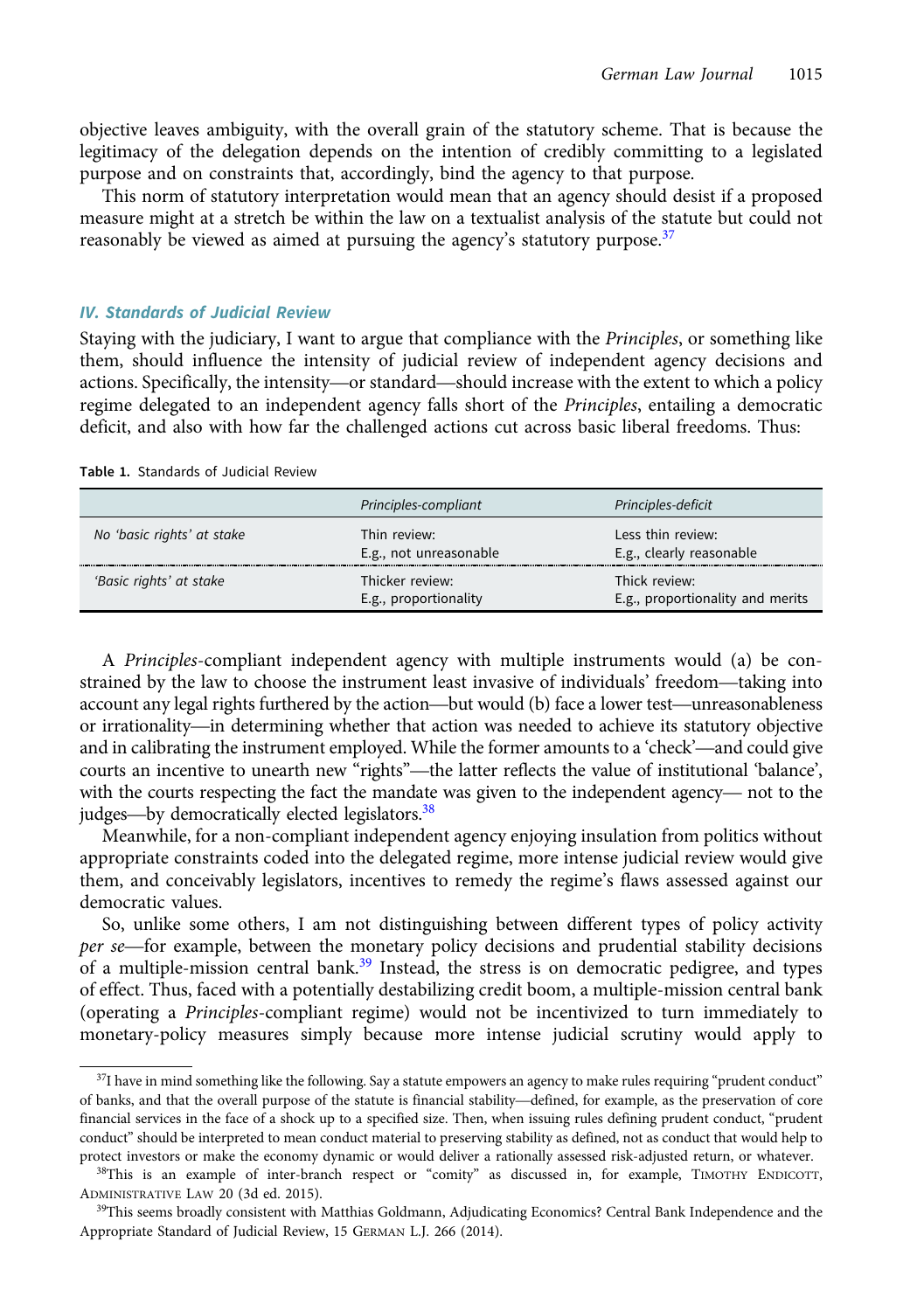regulatory interventions, because each type of measure would, instead, face the same broad standard of not being unreasonable or irrational.

## V. Emergencies

That, by and large, concerns normal circumstances. What, though, of emergencies? It is useful, under almost any form of constitutional government, to think of a 'crisis' as being highly adverse circumstances for which the machinery of the state is not formally prepared, lacking the powers or capabilities to cope. Government is forced to innovate and improvise: Taking new powers, using existing powers imaginatively, or declaring an emergency in order to activate some latent powers. Inder almost any form of constitutional government, to think of a crisis as being highly adverse<br>circumstances for which the machinery of the state is not *formally* prepared, lacking the powers or<br>capabilities to cope. Go values.

The Principles for Delegation side step the deep and vexed question of how far, if at all, the elected executive might go in acting beyond its legal powers, but are clear that independent agencies should not do so. Further, I suggest that independent-agency policy makers should ensure that they have some kind of informal political acceptance where, faced with an emergency, they plan to act within their legal powers, properly understood, but in ways that have never remotely been contemplated by legislators or the general public.<sup>40</sup>

All this underlines the vital importance of mandating extensive within-regime contingency planning and, most of all, the imperative of planning for elected policymakers to be involved in any resetting of policy goals or powers during a crisis. How this plays out in practice will be highly sensitive to local constitutional structures and political conventions, but the basic principle of unelected agencies not remaking themselves should be clear. This has important implications for central banks and, perhaps especially, the ECB analyzed in Section [G](#page-24-0).

## VI. The Principles for Delegation as Constitutionalist Social Norms

That summary makes clear that the Principles for Delegation are putative norms guiding the structure and operation of part of the administrative state, and so are an example of constitutionalism conceived as establishing "rules that determine how a practice or institution is organized and run."<sup>41</sup> The Principles seek to regulate the distribution of day-to-day power between elected politicians and unelected state technocrats, and would help to "condition the legal relationship between citizen and state in a general, overarching manner.<sup>"42</sup> As such, they provide a standard against which legislators delegating powers-with-insulation could be assessed and held accountable.

This does not mean that, to gain traction, the Principles must always and everywhere be incorporated into a legal constitution, whether codified or not, so that they are justiciable. They might amount to a convention, living in the space between law and quotidian politics, at first underpinned by political and social sanctions rather than the courts—but possibly later partly respected by legal doctrine.<sup>43</sup> In other words, to make a difference they would at least need to amount to a "political norm," accepted by and, hence, commanding allegiance amongst the core

 $^{40}$ For a more detailed account of the argument, see TUCKER, supra note 1, at 243-45, 382-87.

<sup>&</sup>lt;sup>41</sup>Richard Bellamy, The Encyclopedia of Political Thought, in CONSTITUTIONAL DEMOCRACY (Michael T. Gibbons ed., 2006). [comment: it is the article that is in the encyclopedia, so your edit seems wrong way round]

 $42$ Lord Phillips, when President of the UK's Supreme Court, quoting Laws L. J. in Thorburn v Sunderland City Council, a judgment from 2003 in which an attempt was made to define a "constitutional statute" in a common law system of law. Phillips, Lord. "The Art of the Possible: Statutory Interpretation and Human Rights." The First Lord Alexander of Weedon Lecture, April 22, 2010.

 $43$ On conventions, see N. W. Barber, The Constitutional State ch. 5, 6 (2010). More generally on non-justiciable constitutionalism, Richard Bellamy, Political Constitutionalism: A Republican Defence of the Constitutionality of Democracy (2007).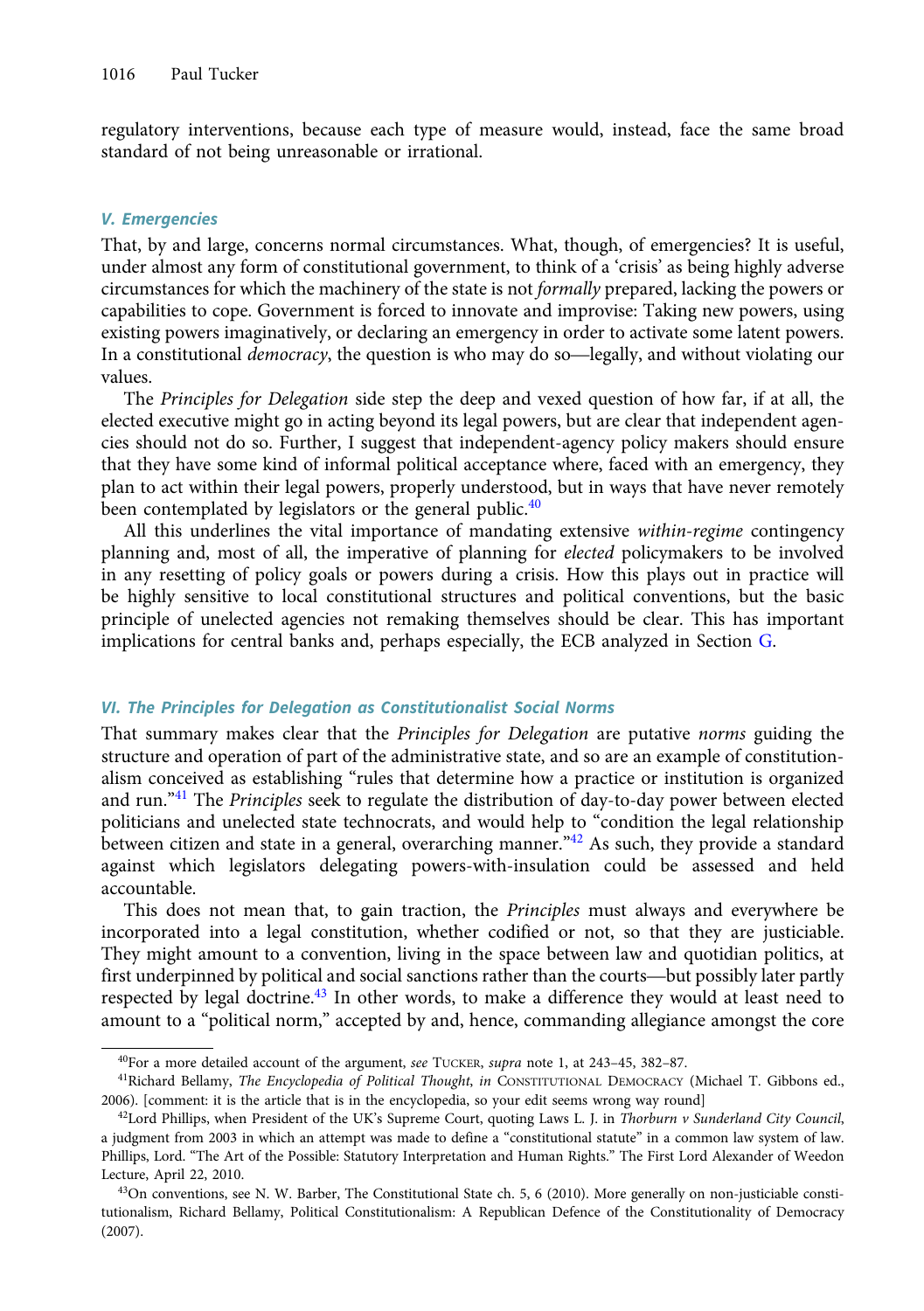<span id="page-18-0"></span>officers of the main branches of the state, and supported and informally enforced by a critical mass of outside commentators.<sup>44</sup>

Where a polity's constitutional provisions are codified, it also has the option of specifying that some specific public-policy commitment devices may or must exist, and of entrenching some of the constraints on them, such as their purposes, powers, limits, and the like. Here we have another way in which constitutionalism could embrace different degrees of entrenchment for institutionalized commitment technology. In terms of our democratic values, however, the more that is formally entrenched, the more important it is that there exist workable processes for the constitution to be formally amended rather than reconfiguration relying, in practice, upon shifting judicial interpretations.

That leads to an important conclusion on the legitimate mandate of independent agencies. Namely, the mandate of an independent agency should be narrower, the more deeply the institution is entrenched and the harder it is to amend the constitution. $45$  This will prove significant, in Section  $G$ , for how we should think about the ECB given Section  $F$ 's discussion of central banks in general.

## F. Independent Central Banks are a Special Case

Equipped with that general framework for independent agencies, we can return to central banking. On the one hand, everything said so far applies to them. Analytically, the missing ingredient in monetary economists' time-inconsistency theories was the necessity of institutional mechanisms that generate audience costs for legislators who reverse their delegations and that harness the self-regard of central bank policy makers.<sup>46</sup> Normatively, in constitutional democracies, the Principles for Delegation should govern such regimes, meaning all of the functions of independent central banks.

On the other hand, however, it turns out that, given our constitutionalist values, monetary authorities are also somewhat special, setting them slightly apart from most other independent agencies.

## I. Monetary Independence as a Corollary of the High-Level Separation of Powers

One of the decisive steps towards our modern system of democratic governance was insistence that representative assemblies formally approve a prince's desire to levy extra taxes. Today's separation of powers would be undermined if the executive government could use a power to print money as a substitute for legalized taxation. If the executive branch controlled the money-creation power, it would at very least be able to defer its need to go to the legislature for extra "supply," and at worst could inflate away the real burden of its debts to reduce the amount of taxation requiring Parliamentary or Congressional sanction. In other words, it could usurp the legislature's prerogatives.

<sup>44</sup>This is akin to the explication of the UK's norm of parliamentary supremacy in JEFFREY GOLDSWORTHY, PARLIAMENTARY SOVEREIGNTY: CONTEMPORARY DEBATES (2010).

<sup>&</sup>lt;sup>45</sup>Unlike the other parts of this paper, that proposition is not brought out clearly in UNELECTED POWER. See TUCKER, supra note 1.

<sup>46</sup>Although not pursued here, this depends upon central bankers caring primarily about their reputation as central bankers, rather than reappointment, popularity, pleasing politicians, jobs after leaving office, and so on. At the junction of economics and political science, the papers that get closest to this (capturing how many central bankers conceived of monetary regimes during the 1990s/2000s) are by Susanne Lohmann, Reputational Versus Institutional Solutions to the Time-Consistency Problem in Monetary Policy, in POSITIVE POLITICAL ECONOMY: THEORY AND EVIDENCE (Sylvester C. W. Eijffinger & Harry P. Huizinga eds., 1998). See also Susanne Lohmann, Why Do Institutions Matter? An Audience-Cost Theory of Institutional Commitment, 16 GOVERNANCE 95 (2003). The audience-cost theory is subjected to some empirical testing in Broz, J. Lawrence, Political System Transparency and Monetary-Commitment Regimes, 56 INT'L ORG. 861 (2002).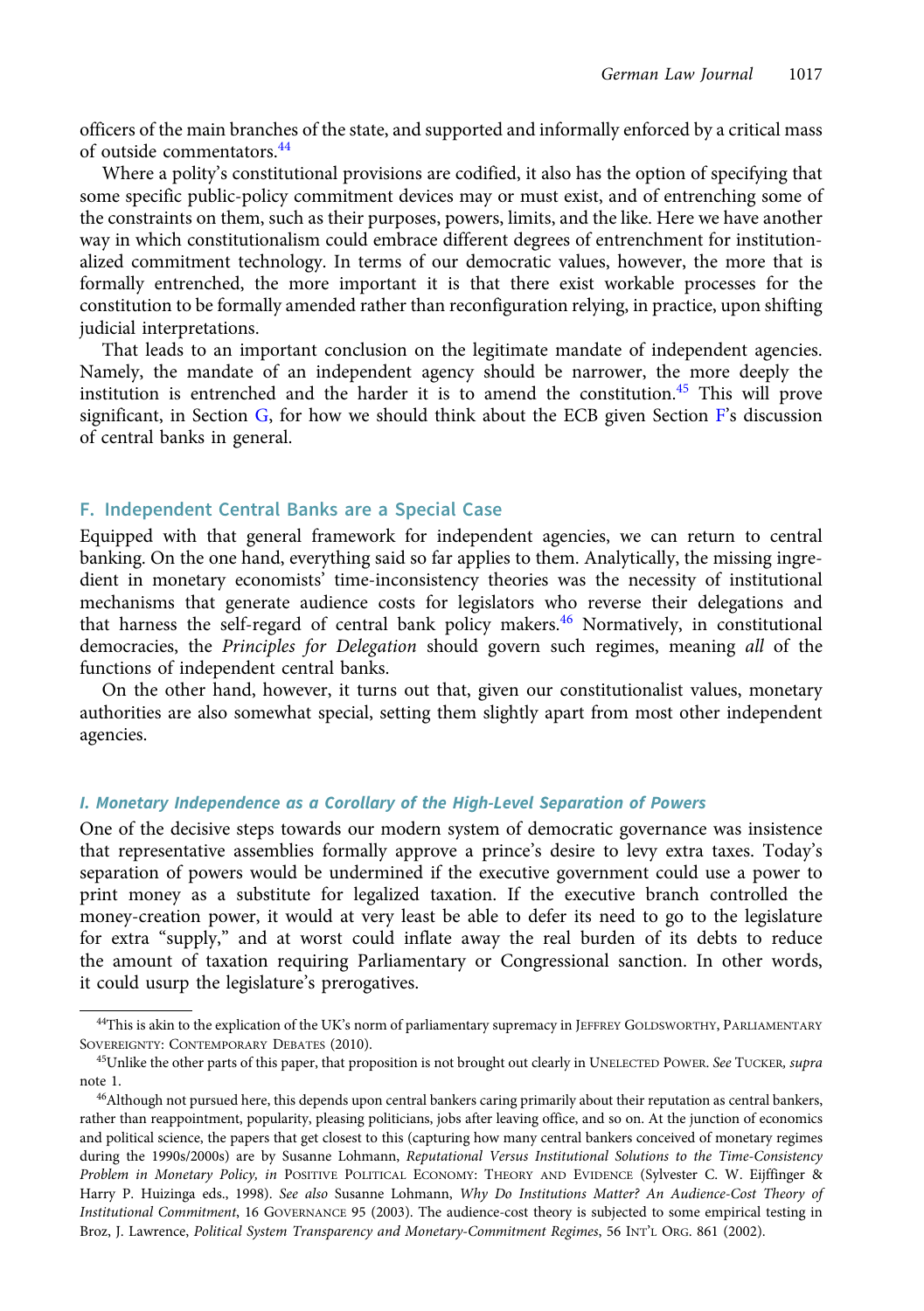If, as we argued earlier, something like the old gold standard is not viable under full-franchise democracy, the solution is to delegate the management of the currency's value to an agency designed to be immune from the exigencies and temptations of short-term popularity.

Seen thus, an independent monetary authority is a *means* to underpinning the separation of powers once the step to adopt fiat money has been taken. The regime's insulation is derivative of the higher-level constitutional structure and the values behind it.

#### II. The Fiscal Shield: Barring Monetary Financing of Government

This view provides a double-headed constitutional basis for a rule that the central bank should not provide "monetary financing" to government. On the one hand, if the executive government could demand central bank financing, it would have access to the inflation tax by the back door, and the commitment to price stability would lack credibility. A bar on such demands can be thought of as a central bank's Fiscal Shield. On the other hand, if the central bank could lend directly to government on its own discretion, unconstrained by its stability objective, it would be able to choose whether a financially stretched government survived, making it a master rather than a trustee. Both elements of a "no monetary financing" constraint draw on the republican value of non-domination.

## III. The Fiscal Carve Out

Because central banks take risk and their actions can have distributive and allocative effects, the Shield needs to be combined with a *Fiscal Carve-Out* that constrains their discretion in managing their balance sheets.<sup>47</sup> The details might differ from jurisdiction to jurisdiction, but each would need to cover: The kind of assets the central bank can lend against; the kind of assets it can buy, in what circumstances, for which of its purposes, and whether those operations are ever subject to consultation with the executive government or legislature; the need for clarity on which legislated purpose is served by particular operations; how losses will be covered by the fiscal authority, and how they will be communicated to government and legislature.<sup>48</sup>

As a general matter, this does not mean that either the legislature or executive government must list or approve every security that the central bank may lend against or buy outright. A Fiscal Carve-Out might reasonably be cast in terms of general criteria (or standards), leaving the detailed fleshing-out of the regime to the technical expertise of the central bank.

But a polity's Carve-Out would lay down *detailed* terms, proscriptive and prescriptive, governing the use of its central bank's balance sheet to tackle, say, climate change or inequality (in its manifest varieties) because otherwise unelected technocrats would be making big value judgments about who and what needed how much help or hindrance from the state.

## IV. Monetary Authorities in the Regulatory State

The constitutional argument for central bank independence applies only to monetary policy, with its latent power of taxation. It does not apply to the other responsibilities a central bank may have, notably regulatory policy and prudential supervision.

What's more, a central bank with both monetary powers and regulatory powers risks being an over-mighty citizen. And, yet, as Paul Volcker so rightly said, with tragic foresight:<sup>49</sup>

<sup>&</sup>lt;sup>47</sup>Marvin Goodfriend called for something like this as long ago as 1994. See Marvin Goodfriend, Why We Need an 'Accord' for Federal Reserve Credit Policy: A Note, 26 J. MONEY, CREDIT &BANKING 572 (1994). While Goodfriend and I might draw the lines in different places, we agree on the significance of the high-level political economy issues.

<sup>48</sup>For more detail, see TUCKER, supra note 1, at ch. 22. On challenges during cov-19, see Cecchetti and Tucker, supra note 10. 49PAUL VOLCKER, THE TRIUMPH OF CENTRAL BANKING? (Esha Ray ed., 1990).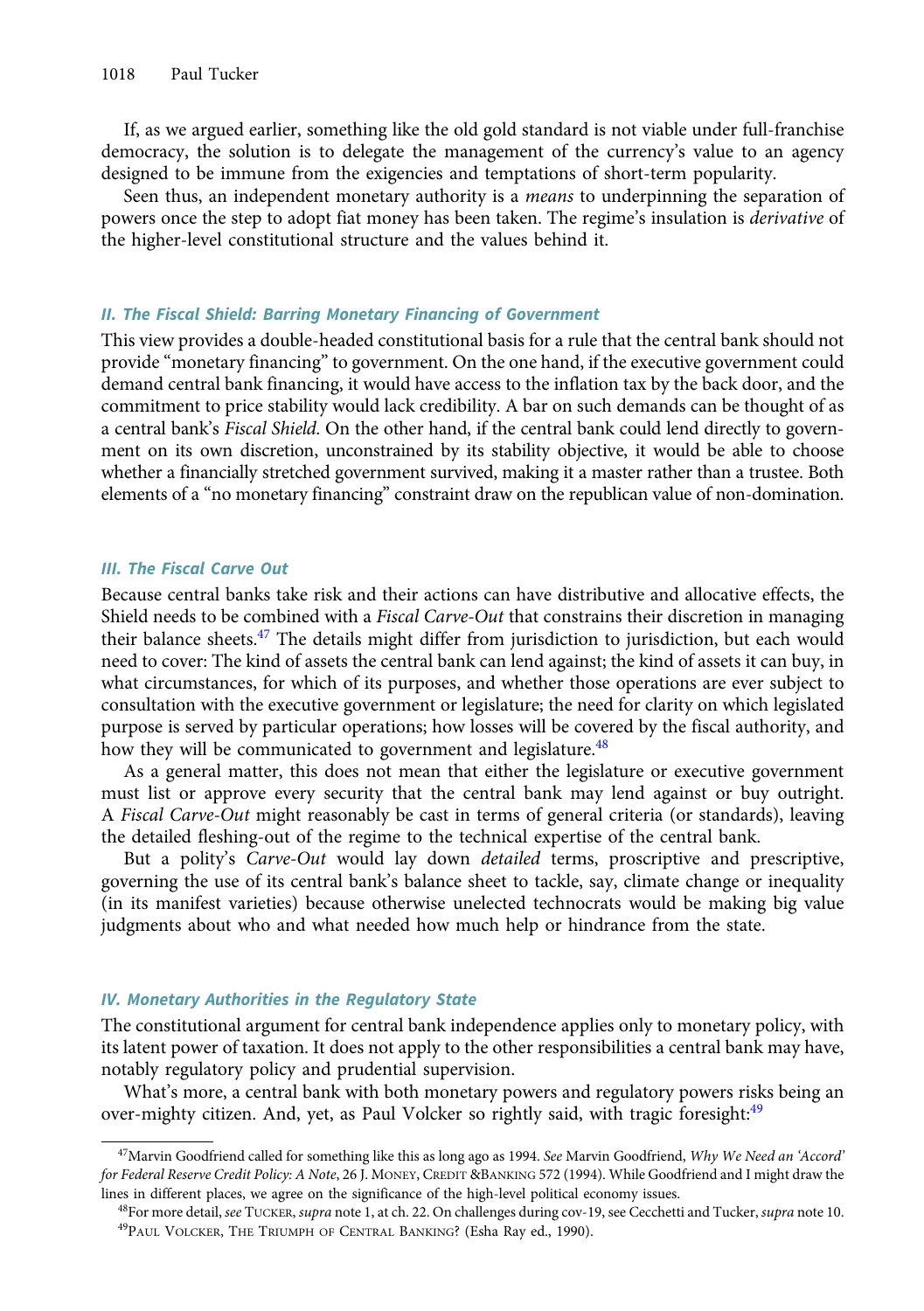"I insist that neither monetary policy nor the financial system will be well served if a central bank loses interest in, or influence over, the financial system."

Since, in the years running up to the GFC, the Greenspan Fed lost interest in finance and the Bank of England lost formal levers over it, this plainly matters. Why should that be so? The reason is bank loses interest in, or inhuence over, the inflancial system.<br>Since, in the years running up to the GFC, the Greenspan Fed lost interest in finance and the Bank<br>of England lost formal levers over it, this plainly matter Since, in the years running up to the GFC, the Greenspan Fed lost interest in finance and the Bank<br>of England lost formal levers over it, this plainly matters. Why should that be so? The reason is<br>elemental. The central ba economic activity. The most dramatic jumps in demand come in the form of runs on banks. When the central bank acts as the lender of last resort (LOLR), it is therefore both stabilizing elemental. The central bank must accommodate sudden jumps in demand for its money—the<br>economy's ultimate liquid, safe asset—if it is to avoid inadvertent deflationary restraint on<br>economic activity. The most dramatic jumps not interfere with the course of monetary policy. It should not be surprising that these two ends are conterminous: Our societies have accepted monetary arrangements that truly comprise a system. One in which most of the money used in the economy is privately issued but accepted as such only because it can be exchanged for central bank money.

This is the significance of the "pivot" metaphor used by Francis Baring over two centuries ago, quoted at the Article's head. Being a monetary-economy's liquidity reinsurer has dramatic effects quoted at the Article's head. Being a monetary-economy's inquitity reinsurer has dramatic enects<br>on where and when the central bank crops up in a country's economic life. As LOLR, it is pretty<br>well certain to find itself a well certain to find itself at the scene of a financial disaster. That being so, central banks have an interest in being able to influence the system's regulation and supervision. At the most basic level, when they lend, they want to get their money back! They need to be able to judge which banks—<br>and, possibly, near-banks whose liabilities are treated as safe—should get access to liquidity, and on what terms.

Even opponents of 'broad central banking' generally accept that, as the lender of last resort, the central bank cannot avoid inspecting banks which want to borrow. Events in the UK in 2007 demonstrated that doing so from a standing-start is hazardous for society.<sup>50</sup> A central bank must be able to track the health of individual banks during peacetime if it is to be equipped to act as the liquidity cavalry; and if it is to be able to judge how its monetary decisions will be transmitted, via the financial system, into the economy.

In some jurisdictions, for example Germany and Japan, this is reflected in a set-up where the central bank conducts inspections of banks but does not take formal regulatory decisions. There might be cultural specificities here. Sitting next to former Bundesbank President Helmut Schlesinger at dinner, I once asked why he publicly maintained that central banks should not In some jurisdictions, for example Germany and Japan, this is reflected in a set-up where the<br>central bank conducts inspections of banks but does not take *formal* regulatory decisions. There<br>might be cultural specificitie bank's staff were engaged on bank supervision. The response was that the central bank was not formally responsible or accountable, so banking problems would not infect the Bundesbank's reputation and standing as a monetary authority. This is problematic held against the light of modern democratic constitutionalism. We should not try to hide the reality of power's residence.<sup>51</sup>

<sup>&</sup>lt;sup>50</sup>After the collapse of Northern Rock in 2007, the front cover of the British edition of the Economist magazine was a photograph of the then Governor of the Bank of England under the headline "The Bank that failed": Economist, <sup>50</sup>After the collapse of Northern Rock in 2007, the front cover of the British edition of the *Economist* magazine was a<br>photograph of the then Governor of the Bank of England under the headline "The Bank that failed": *E* <sup>50</sup>After the collapse of Northern Rock in 2007, the front cover of the British edition of the *Economist* magazine was a photograph of the then Governor of the Bank of England under the headline "The Bank that failed": Rather, it is that a set up where supervision and regulation were formally and practically at arm's-length from the central bank could not, when it mattered most, insulate the reputation of the monetary authority from prudential problems, as some in the UK and elsewhere had hoped.

<sup>&</sup>lt;sup>51</sup>On Bafin's routine reliance on Bundesbank (Buba) supervision: section 7(2) of the German Banking Act. For a healthily open discussion of Buba's active role, see Andreas Dombret, Member of the Executive Board of the Deutsche Bundesbank, Speech at the Bundesbank Symposium on banking supervision in dialogue: What is 'Good Regulation'? (July 9, 2014).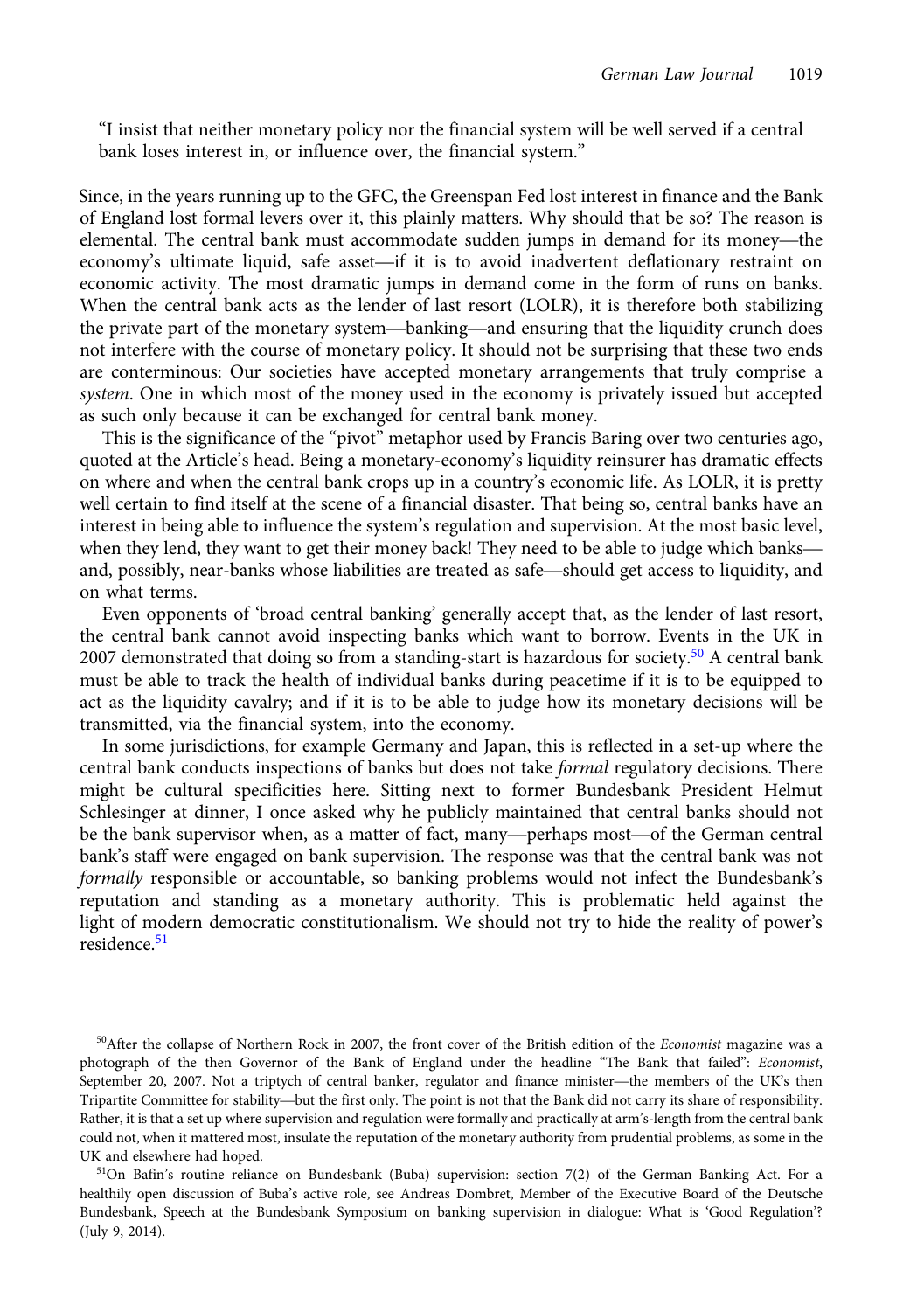In summary, then, we should think of *monetary system* stability as having two components:

- stability in the value of central bank money in terms of goods and services; and
- stability of private-banking system deposit money in terms of central bank money.<sup>52</sup>

• stability in the value of central bank money in terms of goods and services; and<br>• stability of private-banking system deposit money in terms of central bank money.<sup>52</sup><br>For the reasons rehearsed, central banks cannot sen from the second leg. But if they are involved materially in supervision and regulation, whether alongside other agencies or alone, our political values demand that their role should be formalized, through a legislated mandate, objective, and powers.

In line with the Principles for Delegation, their remit should be to deliver a monitorable objective, which elsewhere I have argued should be framed as a "standard for resilience."<sup>53</sup> As with the deployment of balance-sheet powers, any use of regulatory powers for purposes other than system resilience would need to be scripted, in law, by elected policymakers.

# V. A Modern Money-Credit Constitution

Back in Section [B,](#page-2-0) we summarized the  $19<sup>th</sup>$  century's gold-standard-based Money-Credit Constitution. That package was deficient in so far as it did not cater explicitly for solvency-crises as opposed to liquidity-crises. Worse, as our economies moved to embrace fiat money during the  $20<sup>th</sup>$  century, policymakers relaxed the connection between the nominal anchor and the binding constraint on bank balance sheets so comprehensively that it became non-existent.

At a schematic level, a Money-Credit Constitution for today would have five components:

- a target for inflation (or some other nominal magnitude);
- a requirement to hold reserves—or assets readily exchanged for reserves—that increases with a bank's leverage/riskiness and with the social costs of their failure;<sup>54</sup>
- a liquidity-reinsurance regime for banks; and, under specified conditions, for shadow banks;
- a resolution regime for bankrupt banks (and any other issuers of "safe assets") in order to maintain order without taxpayer bailouts; and
- constraints on how far the central bank is free to pursue its mandate and structure its balance sheet.

Those constraints are absolutely vital to locating a constitutionally safe place for independent central banks. Most important, they would include the already discussed bar on monetary financing of central government made famous by Europe's Maastricht Treaty, part of the Fiscal Shield; and a parallel bar on lending to firms that they know, or reasonably should know, to be fundamentally broken, on the grounds that doing so effects a fiscal redistribution from longer-term to short-term

 $52$ To be clear, the second leg absolutely does not entail that no banking institutions can be allowed to fail; only that the monetary liabilities of distressed firms must be transferable into claims on other, healthy deposit-taking firms or otherwise mutualized so that payments services are not interrupted.

<sup>53</sup>See TUCKER, supra note 1, at ch. 21. See also PAUL TUCKER, The Design and Governance of Financial Stability Regimes: A Common Resource Problem That Challenges Technical Know-How, Democratic Accountability and International Coordination, 3 CIGI Essays on International Finance WATERLOO, ON: CIGI (2016).

<sup>&</sup>lt;sup>54</sup>In the limit, this would require banking groups to cover 100% of their short-term liabilities with assets against which the central bank would lend. Since leaving office, both Mervyn King and, later, I have argued publicly for such a regime. See MERVIN KING, END OF ALCHEMY: MONEY, BANKING AND THE FUTURE OF THE GLOBAL ECONOMY 269–81 (2016); Paul Tucker, Is the Financial System Sufficiently Resilient? (BIS rsch., Working Paper No. 792, 2018) [http://paultucker.](http://paultucker.me/wp-content/uploads/2019/09/work792.pdf) [me/wp-content/uploads/2019/09/work792.pdf.](http://paultucker.me/wp-content/uploads/2019/09/work792.pdf) As discussed in that paper, 100% liquid-assets cover does not obviate the need to judge whether or not a firm has fundamental problems of solvency, and so does not remove the need for a standard of resilience and a resolution regime.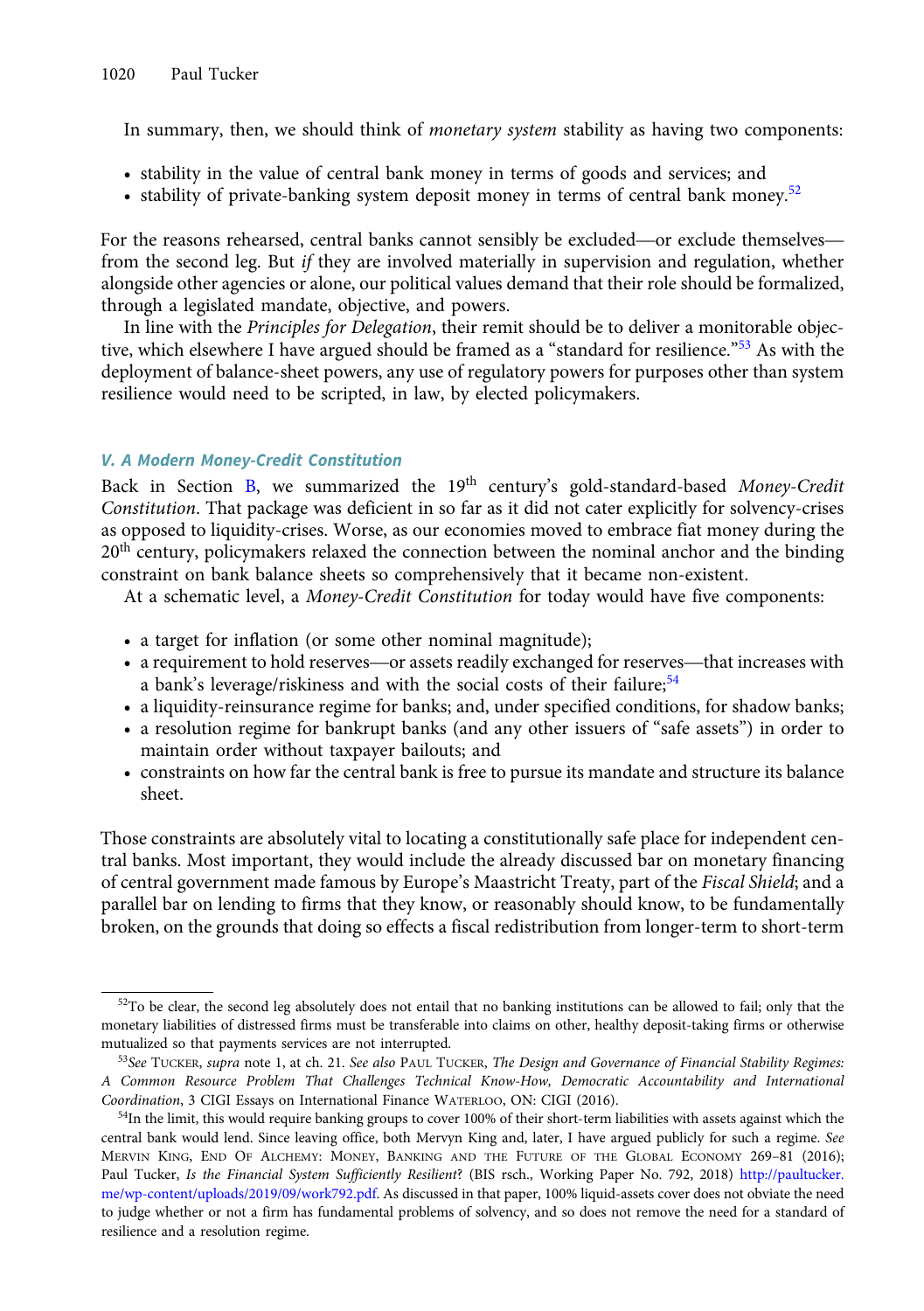creditors.<sup>55</sup> Beyond the elemental, there would also be constraints on how far the central bankers could use their balance-sheet and regulatory powers to pursue other social goals. For example, if society wishes to tax climate polluters, the elected government/legislature should either do so itself, or set detailed proscriptions and prescriptions on how the central bank must do so. Otherwise, the central bank would slip towards substituting for government as we know it.

## VI. A Fourth Branch?

A Money-Credit Constitution bears a family resemblance to economic constitutionalism advocated by James Buchanan and the German ordo-liberal tradition.<sup>56</sup> But does that mean that an independent central bank must be entrenched at the highest constitutional level? No.

Indeed, my discussion of independent agencies in general and central banks in particular should bring some reassurance on the biggest complaint lodged by the opponents of monetary independence. Provided that central banks are established by and operate under legislated regimes Indeed, my discussion of independent agencies in general and central banks in particular<br>should bring some reassurance on the biggest complaint lodged by the opponents of monetary<br>independence. Provided that central banks or formally or in practice, a new fourth branch of government that ranks alongside the canonical three branches. That is because Principles-compliant central banks are subordinate, in different ways, to each of the higher-level branches of the state: Delegation of statutory powers (legislature); nomination or appointment of agency leadership (executive); adjudication of disputes about vires or due process under the law (courts).

In fact, the greater issue is whether there should be a formal constitutional bar on the legislature turning on the inflation tax by permanently monetizing the debt. Such a capability can live alongside an independent central bank provided people think it is very unlikely to be switched on—and so monetary independence switched off. Whether to leave it open, with its own hurdles and accountabilities, is properly a democratic constitutional choice.

Returning, then, to Milton Friedman's complaint to the US Congress on the  $50^{\rm th}$  anniversary of the Federal Reserve, quoted above. I want to underline the significance of one of the central tenets of Section [D](#page-8-0) of this Article: namely, that when thinking about the parts of government insulated from day-to-day politics, we should not lump them all together. Instead, we should distinguish trustee-type agencies, even those demanded by the separation of powers, from those arms of the state whose purpose is to guard the rule of law and the democratic process. The high judiciary and, perhaps, some independent electoral commissions meet that description. But central banks are not Guardians of the high values, integrity, or existence of the democratic rule-of-law state.

## VII. The Grand Dilemma of Central Banking: The Only Game in Town?!

That conclusion might well seem to sit uneasily with Section [B](#page-2-0)'s lament that, since the 2008/09 crisis, central banks have been the only game in town. In ways and to a degree never expected, the world has bumped into a costly strategic tension between central banks and elected policymakers. The former have legal mandates that impose constraints *and* obligations, whereas the latter are subject to a few constraints but carry very few, if any, legal obligations to act. In consequence, crisis, central banks have been the only game in town. In ways and to a degree never expected, the<br>world has bumped into a costly strategic tension between central banks and elected policymakers.<br>The former have legal mand world has bumped into a costly strategic tension between central banks and elected policymakers.<br>The former have legal mandates that impose constraints *and* obligations, whereas the latter are<br>subject to a few constraints

<sup>55</sup>PAUL TUCKER, SOLVENCY AS A FUNDAMENTAL CONSTRAINT ON LOLR POLICY FOR INDEPENDENT CENTRAL BANKS: PRINCIPLES, HISTORY, LAW (2014), [http://paultucker.me/wp-content/uploads/2019/04/Solvency-As-A-Fundamental-](http://paultucker.me/wp-content/uploads/2019/04/Solvency-As-A-Fundamental-Constraint-On-Lolr-Policy.pdf)[Constraint-On-Lolr-Policy.pdf](http://paultucker.me/wp-content/uploads/2019/04/Solvency-As-A-Fundamental-Constraint-On-Lolr-Policy.pdf). PRINCIPLES, HISTORY, LAW (2014), http://paultucker.me/wp-content/uploads/2019/04/Solvency-As-A-Fundamental-Constraint-On-Lolr-Policy.pdf.<br>
<sup>56</sup>See e.g., James M. Buchanan, *The Constitutionalization of Money*, 30 CATO J. 2

<sup>&</sup>lt;sup>56</sup>See e.g., James M. Buchanan, *The Constitutionalization of Money*, 30 CATO J. 251 (2010). But, *pace* Buchanan and some substance of those constraints should be. And pace US public choice, the Principles are not designed to marginalize democracy and its values but, rather, to underpin democracy's capacity to make credible commitments via delegation-with-insulation without endangering its values.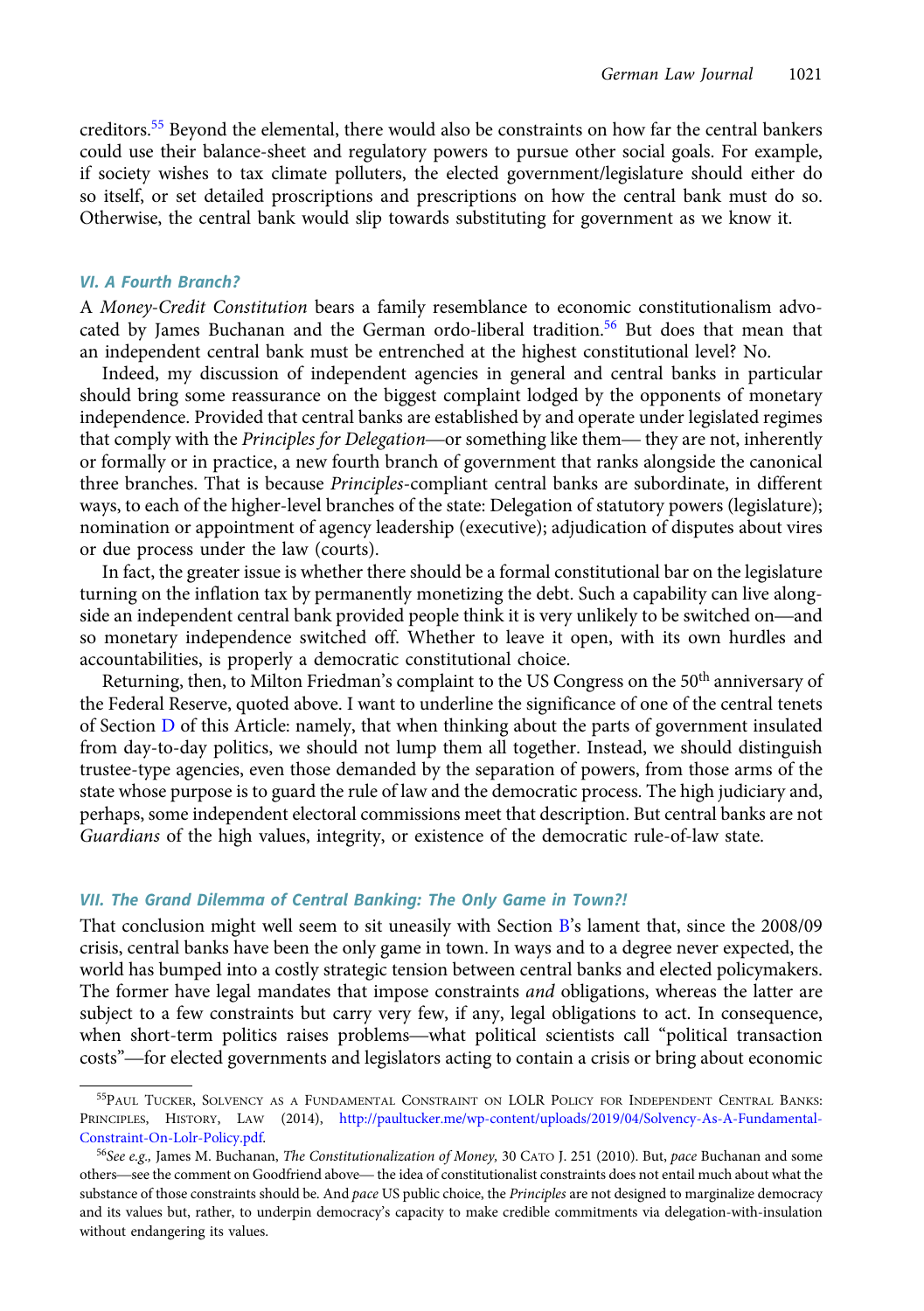recovery, they can sit on their hands safe in the knowledge that their central bank will be obliged by its mandate to try to do more, within the legal limits of its powers. The upshot can be a flawed mix of monetary, fiscal, and structural policies, creating avoidable risks in the world economy and international financial system.

This is the grand dilemma of central banking: imposing clear duties on the unelected central bankers, as legitimacy requires, leaves us overly dependent on them so long as the elected fiscal authorities are not subject to their own set of duties. We need to wake up to the fact that a cost of central bank independence has been under-investment in fiscal institutions.

In other words, a money-credit constitution is not enough: Advanced-economy democracies need a fiscal constitution that says more than merely that elected representatives decide fiscal policy. It needs, amongst other things, to cover the role of the fiscal authority in stabilizing an economy facing deep recession when monetary policy rates of interest are close to their effective lower bound; how government will track and address the distributional effects of central banks' actions; the responsibility of elected officers for determining redistributive or reallocative taxes and subsidies; and, in the financial services sphere, whether a government has a capital-of-last resort policy for when all else has failed, together with how to make "no taxpayer bailouts" a credible policy.<sup>57</sup>

These questions are not small. For example, at the macro level, if the automatic stabilizers of the tax and welfare system were to be reset in order to kick in more strongly in really bad economic circumstances, it might be necessary for governments to operate with lower stocks of outstanding debt during normal times. Issues of this kind have tended to get much less attention than debates about optimal monetary policy. And at the micro level, the distinction between taxes as a mechanism for funding spending and as means to adjust relative prices would need to loom larger in public debate.

What those examples have in common is the need for society to reject the notion that central banks are the Only Game in Town, whether to revive economic activity or cure social ills. This is not because they failed, but because it is not sustainable and violates our values. Even where central bankers themselves see this, as some surely do, they cannot do more than talk about it. As a matter of constitutional decency, they cannot play at being Plato's Guardians.

But there is no reason on earth why central bankers should not speak about the downsides to their policies and about their limited role in healing the economy, or society's faultlines. They badly need to get back to a previous generation's mantra, repeated over and over again: Central banks can buy time for economic adjustment but cannot generate prosperity. They can help the economy to recover from disastrous recessions, but cannot improve underlying growth dynamics. They can help to bring spending forward, but cannot create more long-term wealth. To channel a former Bank of England Governor, the late Eddie George, stability is what central bankers exist to deliver, and stability is a necessary condition for the good things in life, but it is not remotely sufficient.

This requires central bankers to pull off a tough act of communication, explaining what they cannot deliver rather than what others should do. And it means admitting ignorance of the deep forces that might be reshaping real-economy prospects, while getting across that those transformations do not jeopardize their ability to deliver their core mission of monetary system stability.

<sup>57</sup>See e.g., DeLong, J. Bradford, & Lawrence H. Summer, Fiscal policy in a depressed economy, in BROOKINGS PAPERS ON ECON. ACTIVITY 233 (2012); Paul, Deputy Governer, Bank of England, Speech at Bank of Japan Conference: The Repertoire of Official Sector Interventions in the Financial System: Last Resort Lending, Market-making, and Capital (May 27–28, 2009); Timothy F. Geithner, The Per Jacobsson Foundation, Per Jacobsson Lecture:, Are We Safer? The Case for Updating Bagehot (2016).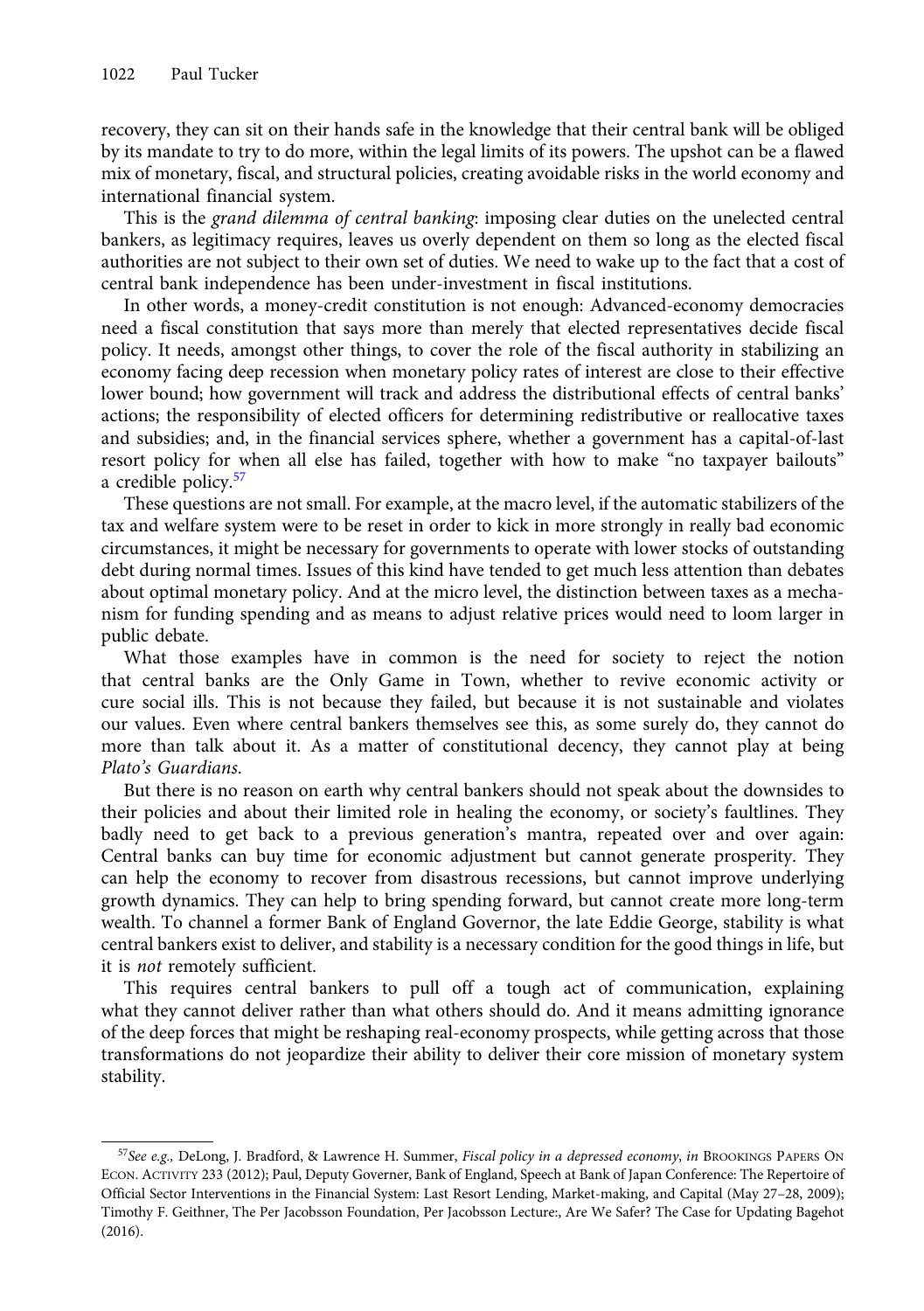## <span id="page-24-0"></span>G. The ECB's Precarious Position in an Incomplete Constitutional Order

So, finally, we arrive at the ECB. Here, my general conceptualization and justification of the legitimacy of central banking stumbles. This is serious and needs some unpacking. I will only scratch the surface.

#### I. Not a Regular Central Bank

The most obvious difference between the ECB and its notional peers is that it is not established by ordinary legislation passed by Council and Parliament but, instead, through a treaty among the EU's many member states, each with their own ratification process, some involving referenda. In practice, the ECB's independence is a deeply entrenched as it possible to get. Following the The most obvious difference between the ECB and its notional peers is that it is not established by ordinary legislation passed by Council and Parliament but, instead, through a treaty among the EU's many member states, ea so than for central banks granted independence by ordinary (and therefore amendable) legislation.

## II. Deep Entrenchment Versus an Incomplete Economic Government

so man for central banks granted independence by ordinary (and therefore amendable) legislation.<br>II. Deep Entrenchment Versus an Incomplete Economic Government<br>But the differences between the ECB and its peers—the Federal II. Deep Entrenchment Versus an Incomplete Economic Government<br>But the differences between the ECB and its peers—the Federal Reserve, Bank of Japan, Bank of<br>England, Swiss National Bank—are deeper than that, with profound tral banks serving national or federal democracies, the Euro area's central bank does not work alongside a counterpart fiscal authority elected by the people. Because, as described in Section [B,](#page-2-0) a bank of issue has *latent* fiscal capabilities, establishing a common money in England, Swiss National Bahk—are deeper than that, with protound implications. Onlike the central banks serving national or federal democracies, the Euro area's central bank does not work alongside a counterpart fiscal aut ral banks serving national or lederal democracies, the<br>alongside a counterpart fiscal authority elected by<br>Section B, a bank of issue has *latent* fiscal capabil<br>Europe entailed creating fiscal instrumentality in a con<br>sub

Appearing to recognize this, the treaty-makers sought to substitute discipline for discretion by enshrining a legal principle of "no bail outs" for member states participating in the monetary union. When it came to pass, however, that proved mere parchment. While member-state governments had short-term incentives to sign up to "discipline," they did not have more enduring incentives to abide by or enforce their agreement. So, when the Euro area faced an existential crisis, the lack of confederal fiscal capabilities in elected hands left the ECB as the only institution which could keep the currency union from shattering.

It is important to be clear about what this means: The ECB became the existential guarantor of the European Project itself. Not merely a mighty citizen, but *the* essential citizen, the economic crisis, the lack of confederal fiscal capabilities in elected hands left the ECB as the only institution<br>which could keep the currency union from shattering.<br>It is important to be clear about what this means: The ECB becam

## III. Central Banking's Grand Dilemma Writ Large

Here we confront an especially problematic version of central banking's grand dilemma (Section [F](#page-18-0)). Because the ECB's independence is so deeply entrenched, its functions should be tightly constrained. Because it lacks a fiscal counterpart, the opposite is inevitable in practice. The deep value of constitutional propriety and the imperative of preserving the people's welfare meet in headlong collision. Both in terms of constitutional politics and quotidian politics, therefore, the ECB's greatest challenge is to navigate itself to the more modest and proper role of trustee.

It is hard to see how that can be accomplished without a deepening on the monetary union in ways that are unpalatable for some member states. For constitutionalists, the choice lies between therefore, the ECB s greatest challenge is to havigate itself to the more modest and proper role of<br>trustee.<br>It is hard to see how that can be accomplished without a deepening on the monetary union in<br>ways that are unpalat It is hard to see how that can be accomplished without a deepening on the monetary union in<br>ways that are unpalatable for some member states. For constitutionalists, the choice lies between<br>living with an over mighty centr deeper Economic Union built on incentive-compatible foundations.

<sup>58</sup>The language "economic sovereign" echoes the notorious Carl Schmitt. Decency warning: anyone flirting with detaching the thoughts from the man might usefully read, MARK LILLA, THE RECKLESS MIND: INTELLECTUALS IN POLITICS ch.2 (2016).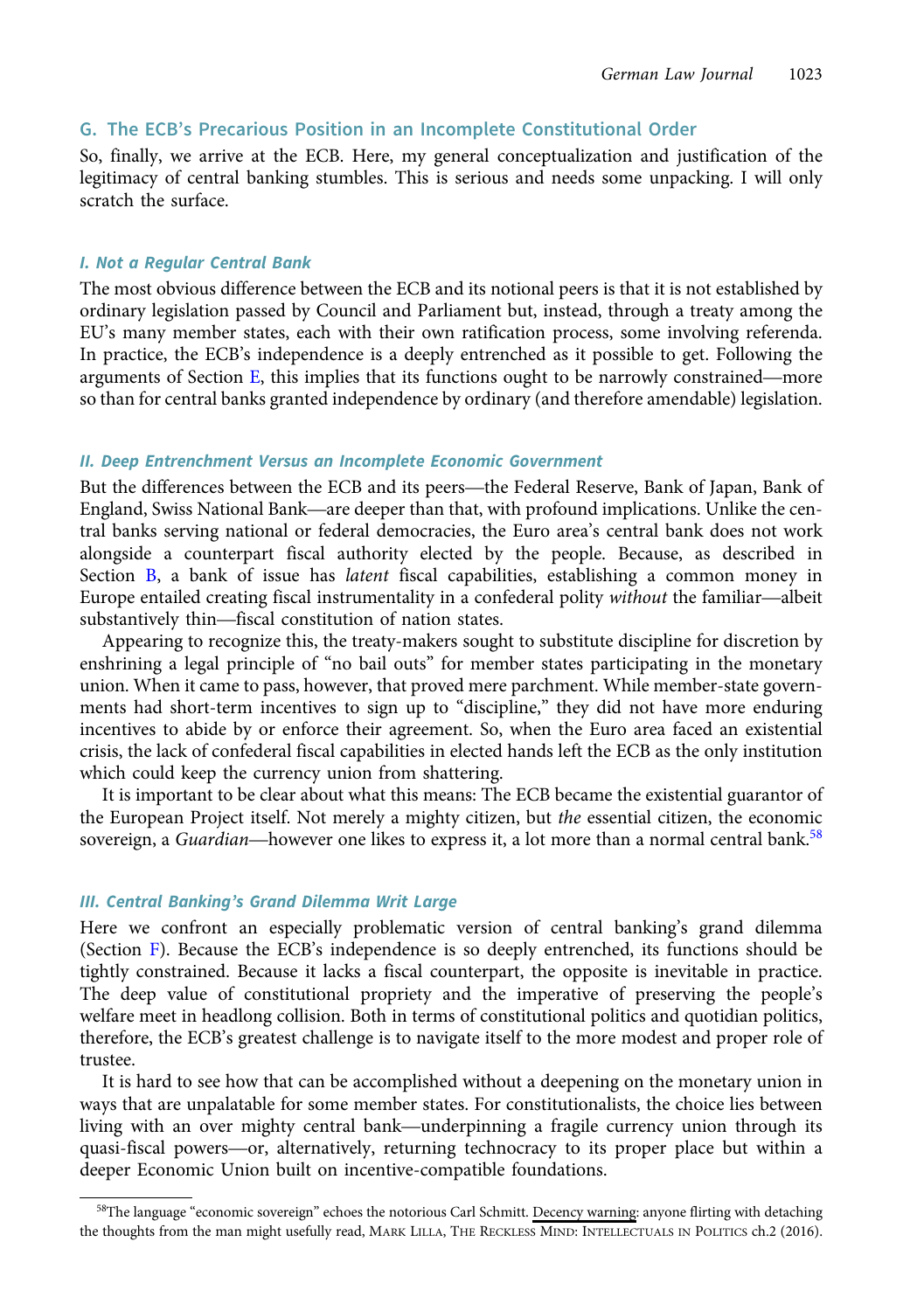That is not to stay that the ECB is powerless to mitigate its predicament. For example, in the spirit of Section [E](#page-13-0)'s discussion of emergencies, it could encourage the Council of Ministers to enter a dialogue leading to some informal, non-legally binding, codification of its crisis management plans, and the consultative procedures to be employed if ever the ECB again needs to act at the margin of its powers in novel and dramatic ways.

And, in the same broad spirit, it should treat protests of the kind launched, rather dramatically, by Josephine Witt as an opportunity for dialogue and debate.

## IV. The Single Supervisory Mechanism

By contrast with its monetary policy and balance-sheet powers, the prudential regime now delegated to the ECB, the Single Supervisory Mechanism (SSM), is more capable of living up to the norms and constraints of the Principles for Delegation. That is because it is established and guarded by the EU's legislative organs —— Council and Parliament ——who could therefore amend or repeal its terms. What's more, they create or formally approve most of the regulatory regime constraining bank balance sheets, such as capital requirements, and so on.

All this is good and increases the incentives of the European Parliament to hold the ECB accountable for its stewardship of the regime. Having said that, in practice, the large size of the Parliament's Econ committee reduces its effectiveness as a forum for public debate and challenge. The ECB should not sit back and enjoy that, because given the near inevitability of failure in this field it is in the ECB's interests to build up understanding of and goodwill towards its role in financial stability. Accordingly, the ECB should seek to make its testimony to Econ a major occasion for disclosing and debating the strengths *and weaknesses* of its prudential policies and practices.

The bigger question, however, is whether the SSM should be entrusted to the ECB at all. I have already laid out in Section  $F$  the bones of the case for central banks being formally delegated some prudential powers: Simply, that they will inevitably be involved in prudential matters, and so it is a and practices.<br>The bigger question, however, is whether the SSM should be entrusted to the ECB at all. I have already laid out in Section F the bones of the case for central banks being formally delegated son prudential po

So why the ongoing debate? I cannot know how the legal arguments will be determined, but I do think that some features of Germany's Basic Law have created a lens that distorts European debate.

Monetary policy is more or less alone in being exempted from the Basic Law's stipulation of ministerial control over executive policy making and implementation. Over the decades, this has given rise to a quite understandable reluctance to give the Bundesbank *de jure* responsibility for banking supervision. Doing so would mean either that the Bundesbank was not fully insulated from politics in all of its formal functions, or, alternatively, that the constitution needed changing or reinterpreting.

But whatever the weight of the arguments for the current structure of domestic administration in Germany, they do not provide a basis for arguing that prudential supervision should not be combined with monetary policy in any jurisdiction, whatever the constitutional circumstances. To argue, as some German officials occasionally have, that central banks must never be responsible for prudential supervision, would be to maintain that the German constitutional arrangements are optimal for all. One of my purposes in this Article has been to bring into the open this basic driver of some commentary on the SSM.

I would suggest that the priority—for the judiciary, as well as legislative overseers — should instead be to ensure that the SSM is properly insulated from both day-to-day politics and from the financial-services industry. One element of a package of pre-conditions to that end would stipulate that the national prudential authorities, which currently hold a majority of the votes on the I would suggest that the priority—for the judiciary, as well as legislative overseers — should<br>instead be to ensure that the SSM is properly insulated from both day-to-day politics and from the<br>financial-services industry. governments. Another would be to stipulate that no member of the SSM board, or of the ECB Governing Council, may be a member of any non-governmental body that contains members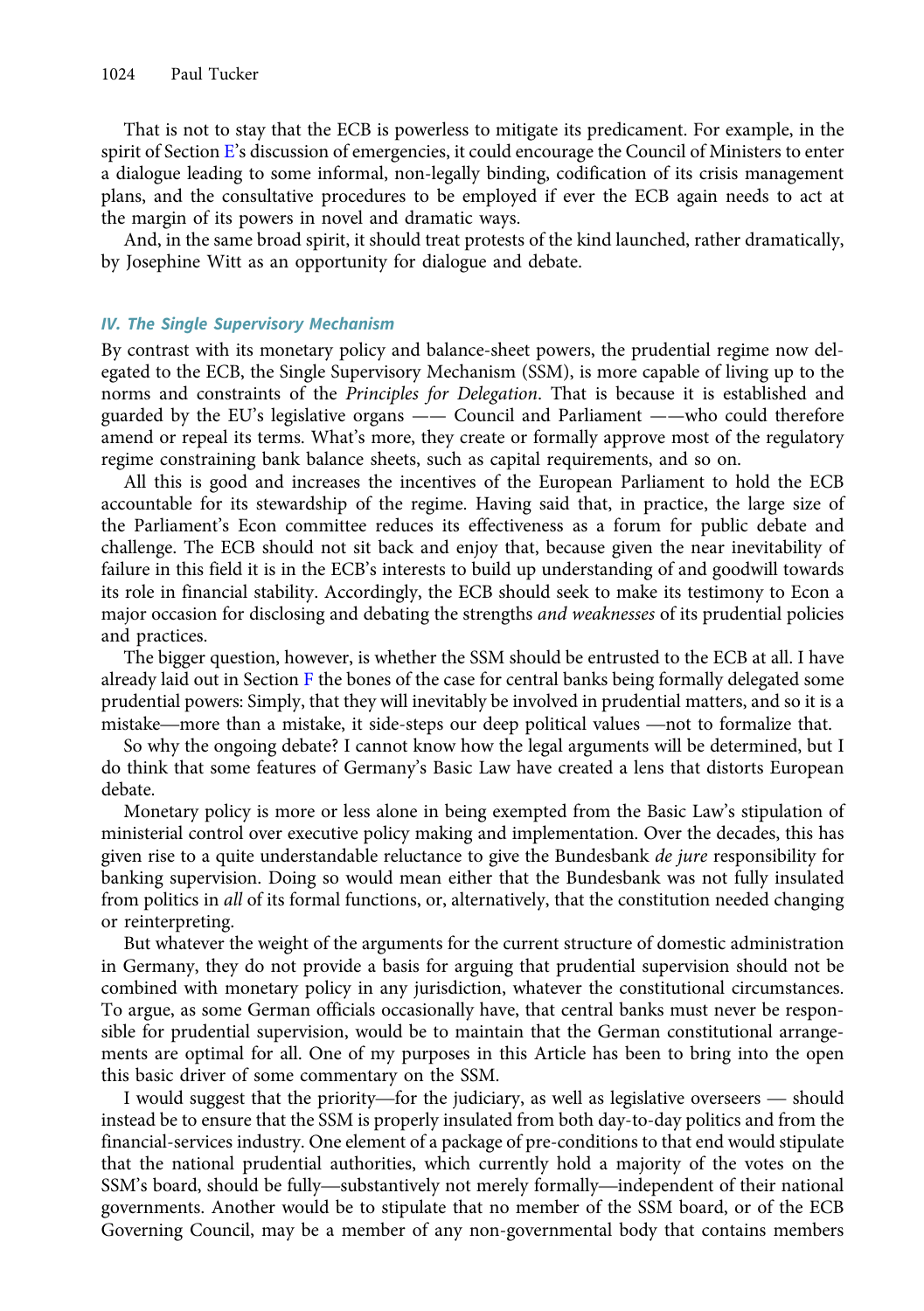of the private sector or is funded by the private sector. I could go on, but that is enough to indicate the spirit in which the juridical issue should be approached.

#### H. Conclusions

This Article has explored how independent central banks can fit into a broader constitutionalist scheme for the structure and purposes of democratic government.

Our standard conceptions of the canonical three-branch state revolve around the people having a meaningful say in their governance; avoiding concentrations of power; placing checks on the illegal abuse of power; and ensuring impartial adjudication when the law is enforced against scrieme for the structure and purposes of democratic government.<br>Our standard conceptions of the canonical three-branch state revolve around the people having<br>a meaningful say in their governance; avoiding concentrations o beind the people in aving a meaningful say in their governance; avoiding concentrations of power; placing checks on the illegal abuse of power; and ensuring impartial adjudication when the law is enforced against citizens political values.

Staying with but elaborating on the value of commitment technology within constitutional democracy, I have suggested that modern constitutionalism ought also to clear a carefully delineated space for institutions designed to give credibility to certain public policy commitments. The basic proposition is that a democratically elected legislature might, in certain limited circumstances, seek to raise the political costs — for both its current members and their successors — of later reneging on a public policy that commands wide support but is vulnerable to commitment problems. The enduring stability of a democratic republic is, thereby, pursued by enhancing the delivery of widely valued public goods.

The institutional means to that end is legislative delegation to independent agencies whose policy makers are insulated from day-to-day politics. Because that is a big step, the conditions for such delegation need careful enumeration. I call them the Principles for Delegation to independent agencies. Perhaps above all, such authorities should be set a clear objective that can be monitored: That way, we can tell whether they are in fact pursuing and delivering the people's legislated purposes rather than their own sense of the public good or their own interests.Such agencies can be thought of as trustees, and their statutory mandate as the trust deed.

This general approach involves getting away from debates about whether the administrative state as a whole is either illegal or must always be under ongoing ministerial control. Similarly, it side-steps suggestions that there is or should be a distinct Regulatory Branch of government, which would entail accepting that a polity might not merely delegate regulatory powers Ins general approach involves getting away from debates about whether the administrative<br>state as a whole is either illegal or must always be under ongoing ministerial control.<br>Similarly, it side-steps suggestions that the state as a whole is either lilegal or must always be under ongoing ministerial of<br>Similarly, it side-steps suggestions that there is or should be a distinct *Regulatory Branch*<br>ernment, which would entail accepting that a

Much of the regulatory state does not warrant insulation from quotidian politics. Delegation to an agency with a bare mandate to "pursue the public interest" in a particular field, because legislators do not know or cannot agree what they want, is not the same kind of thing at all. Delegating such regimes to independent agencies would abdicate the legislature's responsibility to frame high policy, violating our democratic values.

Within this general framework, I advanced four propositions about central banks. First, that they are trustees of the kind I am describing. Second, that in an economy with a fiat currency, monetary independence is a corollary of the higher-level separation of powers that forms part of the basic architecture of constitutional democracy. Third, that in an economy with within this general framework, I advanced four propositions about central banks. First, that<br>they are trustees of the kind I am describing. Second, that in an economy with a fiat currency,<br>monetary independence is a coroll reflux and the kind I am describing. Second, that in an economy with a hat currency,<br>monetary independence is a corollary of the higher-level separation of powers that forms<br>part of the basic architecture of constitutional monetary independence is a coronary of the higher-level separation of powers that forms<br>part of the basic architecture of constitutional democracy. Third, that in an economy with<br>fractional-reserve banking, the central ban And fourth, that our democratic constitutionalist values demand that that prudential function be formalized, including specifying a clear objective for the resilience of the private parts of

<sup>&</sup>lt;sup>59</sup>See e.g. Bruce Ackerman, The New Separation of Powers, 113 HARV. L. REV. 633 (2000).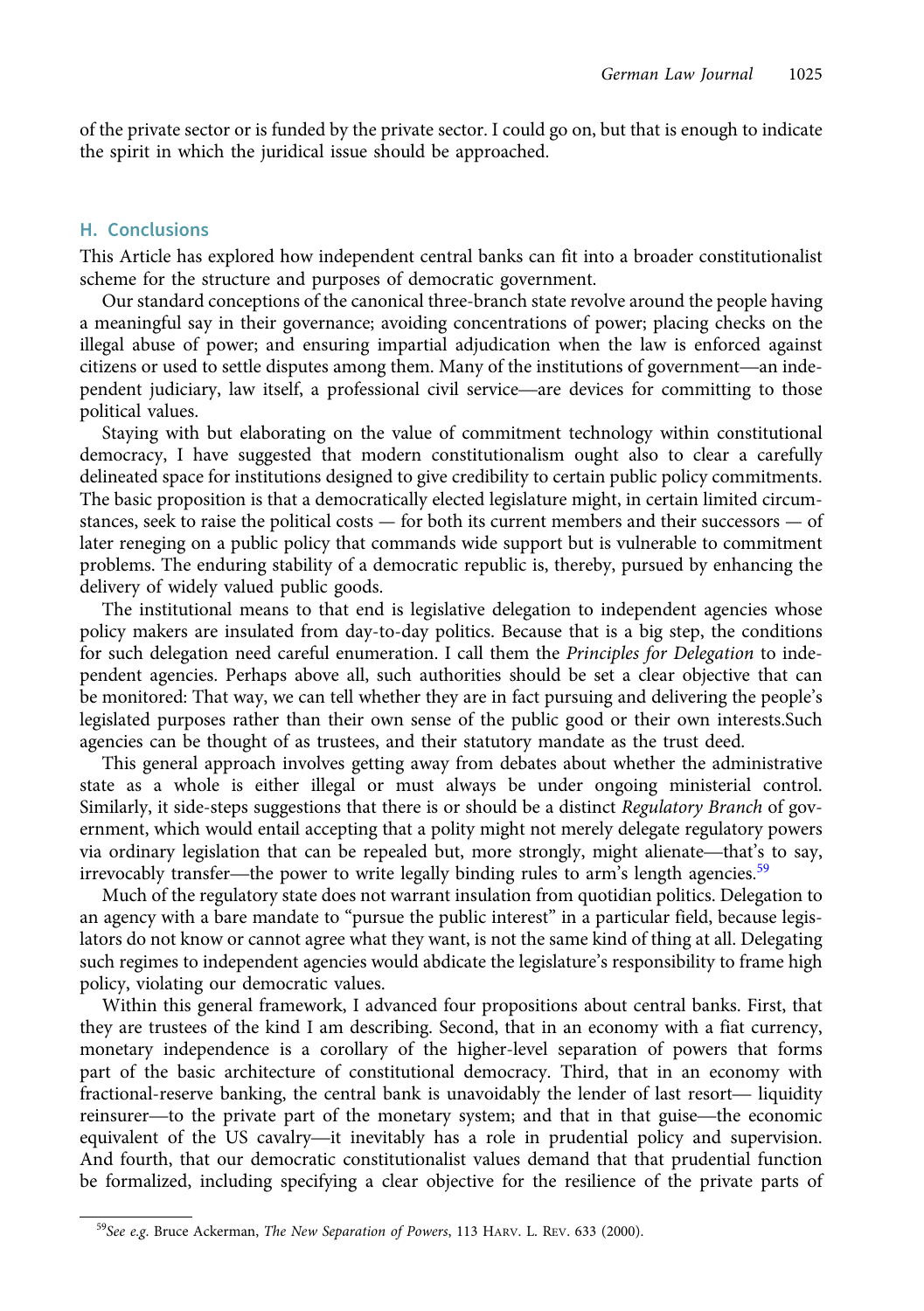the monetary system—banking and some shadow banking, and supporting infrastructure—that<br>the monetary system—banking and some shadow banking, and supporting infrastructure—that can be monitored rather than just taken on trust.

# I. Constitutionally Necessary but Not an Equal Fourth Branch

Although hugely powerful, such central banks do not stand alongside those arms of the state that act as guarantors of the basic fabric of liberal democracy. Instead, they occupy an intermediate space in a hierarchy of institutions insulated from day-to-day politics:

- a) Trustee-type independent agencies that are established in ordinary statutes to deliver credible commitment to a public policy purpose for purely consequentialist reasons. For example, a regulator established to write rules to flesh out a standard for financial system resilience.
- b) Trustee-type independent agencies that are not established by the constitution but are a corollary of the higher-level separation of powers, and so must exist. For example, independent monetary authorities under fiat money.
- c) Guardian-type agencies that are established by the constitution to preserve democracy and the rule of law generally. Canonically, constitutional courts and, perhaps, some electoral commissions.

It seems hard to argue that trustee-type independent agencies in either the first or second category can comprise an equal "fourth branch" of government, because the three canonical branches have decisive powers over them—creation, purposes and powers (legislature), appointments (executive), appointments (executive), appointments (executive), appointments (executive), appointments (executive), appointments (executi It seems hard to argue that trustee-type independent agencies in either the first or second category can comprise an equal "fourth branch" of government, because the three canonical branches have decisive powers over them— Delegation, the rules of the game for each trustee-like agency are set, monitored, and can be amended or repealed.

## II. But the ECB is Different

That account provides a framework for assessing the position of the European Central Bank: Its functions and destiny. The ECB has delivered price stability in the Euro area, and at an extraordinary moment of crisis acted alongside the world's other major central banks to prevent a repeat That account provides a framework for assessing the position of the European Central Bank: Its<br>functions and destiny. The ECB has delivered price stability in the Euro area, and at an extraor-<br>dinary moment of crisis acted ism, it is not exactly like those other central banks. I offered the following observations:

- (1) The ECB's existence is much more deeply entrenched than regular central banks.
- (2) Its independence is not a corollary of the separation of powers, because the Euro area does not have a counterpart fiscal authority.
- (3) In consequence, given the ECB has the same latent quasi-fiscal capabilities as any central bank, it has become the de facto existential guarantor or economic sovereign of the Euro area.
- (4) The European Parliament's Econ committee is too big to conduct effective oversight of the ECB's stewardship of the monetary regime.
- (5) The political branches (Council and Parliament) should edge towards greater informal codification of the ECB's crisis repertoire, and the ECB should publish its contingency plans for extreme events.
- (6) As the LOLR, the ECB has an inalienable interest in and needs some influence over the regulation and supervision of the Euro area banking system.